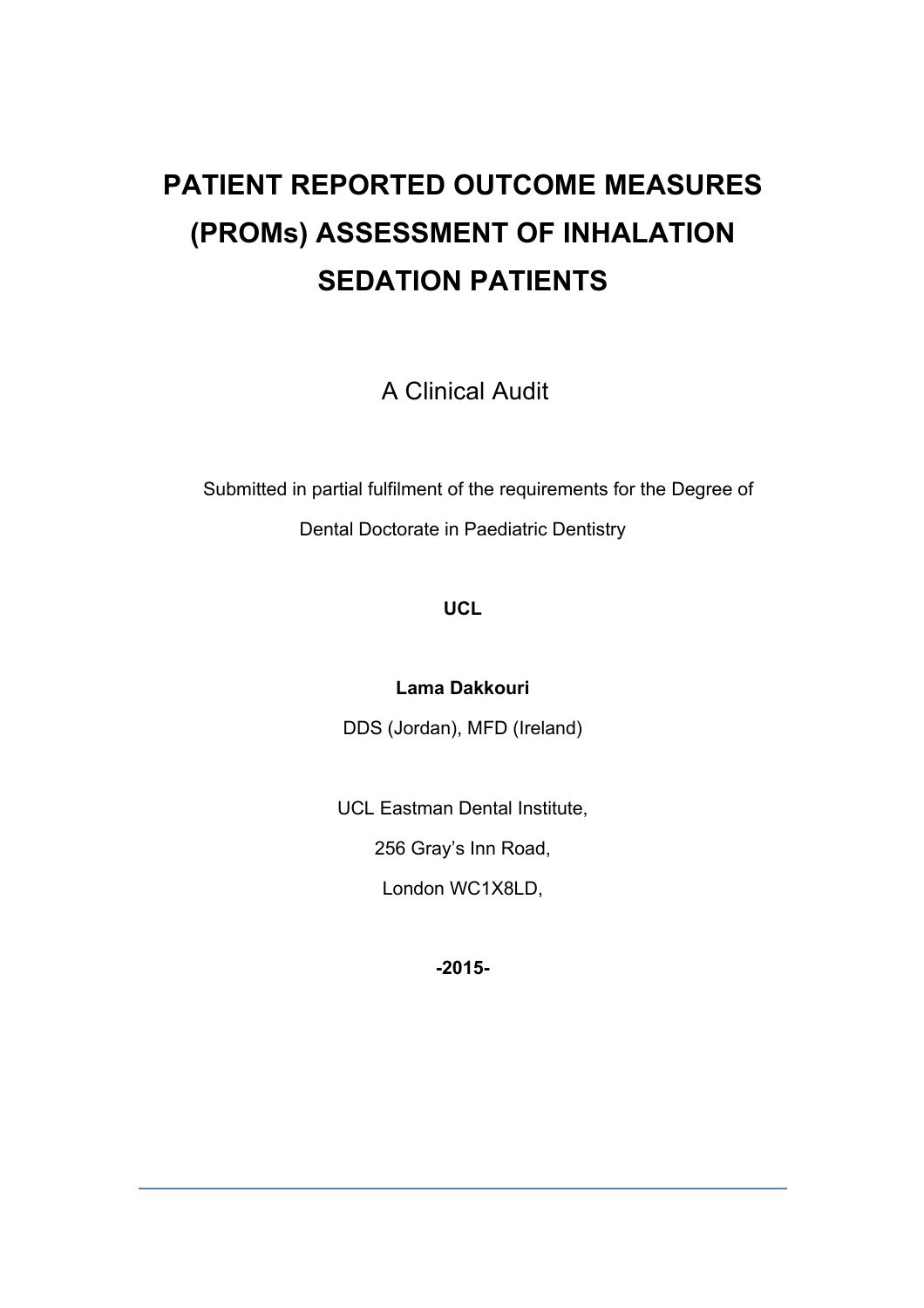#### Table of content:

| 1.             |                                      |  |  |  |
|----------------|--------------------------------------|--|--|--|
| 2 <sup>1</sup> | 2.1.<br>2.2.<br>2.3.<br>2.4.<br>2.5. |  |  |  |
| 3.             | 3.1.<br>3.2.                         |  |  |  |
| $\overline{4}$ | 41<br>4.2.<br>4.3.<br>4.4.           |  |  |  |
|                | 5.1.<br>5.2.<br>5.3.<br>5.4.<br>5.5. |  |  |  |
| 6.             |                                      |  |  |  |
| 7 <sub>1</sub> |                                      |  |  |  |
| 8.             |                                      |  |  |  |
| 9.             |                                      |  |  |  |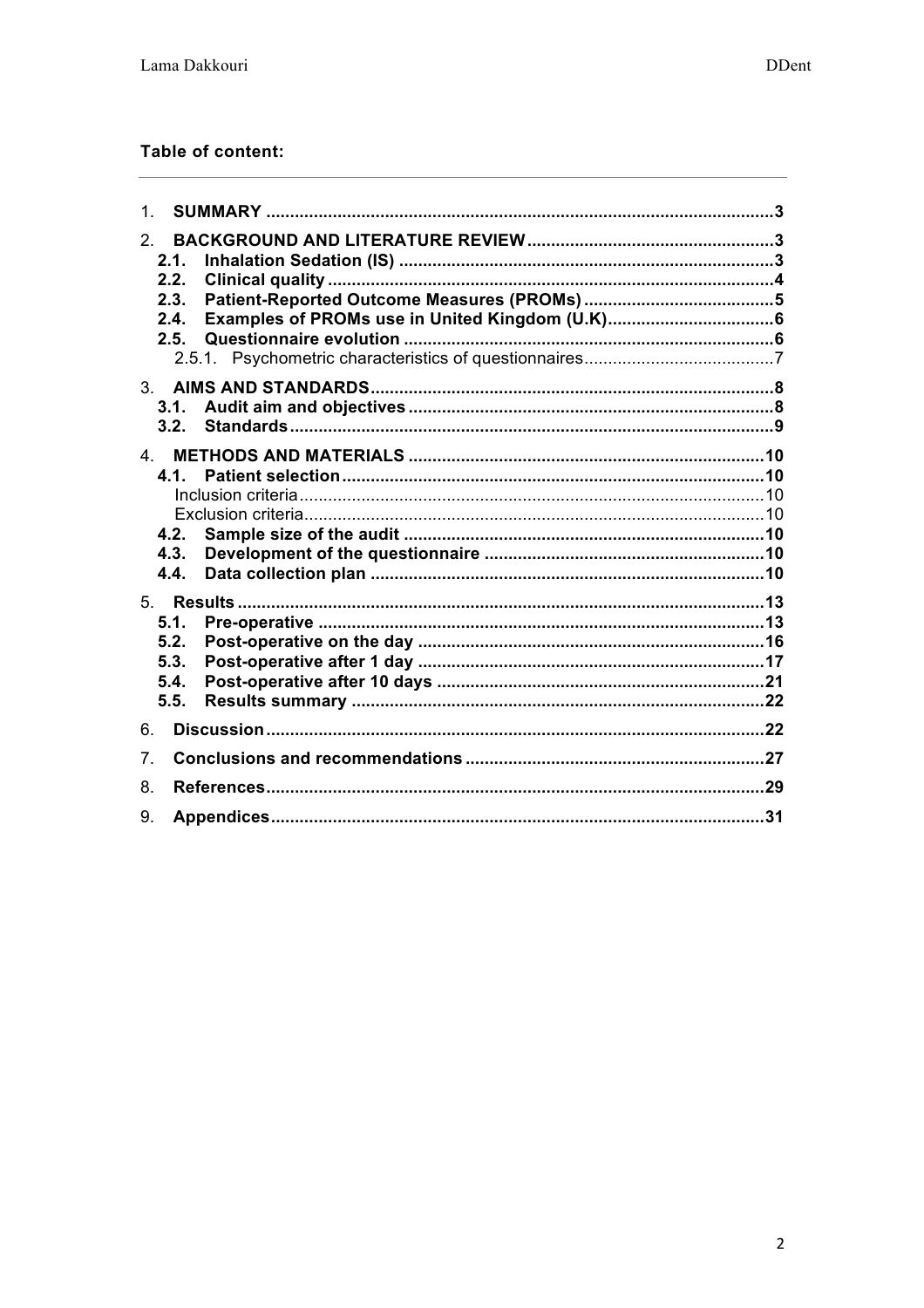### 1. **SUMMARY**

Inhalation sedation (IS) is widely used and is an important pharmacological behavioural management tool. Use of a patient related outcomes (PROMS) tool would allow us to understand better how patients feel about this. This audit targeted patients who had dental treatments under IS as a behaviour management technique. Future uptake of health services and patient's overall health status influence the patient's satisfaction outcome. Therefore, this audit measures the patients' satisfaction after dental treatment under Inhalation sedation. A focus group designed the questionnaire in order to assess and evaluate patients' acceptance following dental treatment under inhalation sedation. Previously, 2 audits: general anaesthesia (GA) and intravenous sedation (IV) audits conducted in the department to assess patient reported outcome measures (PROMs). Therefore, this audit was suggested for consistency and completion purposes of assessing the services provided at the paediatric department in Eastman Dental Hospital.

### 2. **BACKGROUND AND LITERATURE REVIEW**

### **2.1. Inhalation Sedation (IS)**

Inhalation sedation (IS) is used to relieve fear and anxiety, and can augment pain control in order to improve treatment outcomes. National institute for health and Clinical Excellence (NICE) in Dec 2010 recommend the use of nitrous oxide for dental treatment in children (Sury et al., 2010). So nitrous oxide is a basic sedation technique and it gives minimal sedative effects. It delivers nitrous oxide and oxygen in sub anaesthetic concentrations. Having the properties of sweet odour that is nonirritant, with very soluble properties and high minimal alveolar concentration, nitrous oxide is a useful alternative to general anaesthesia. Inhalation sedation considered to be a very safe sedative technique with rapid elimination, uptake and with no excretion products or Central Nervous System (CNS) depression (Sury et al., 2010).

A dedicated machine is used to deliver the suitable concentrations of both gases through a nasal mask.

By this method, inhalation sedation has rapid onset and recovery. It acts for a short period of time in a titratable and controlled duration. Sedation is therefore controlled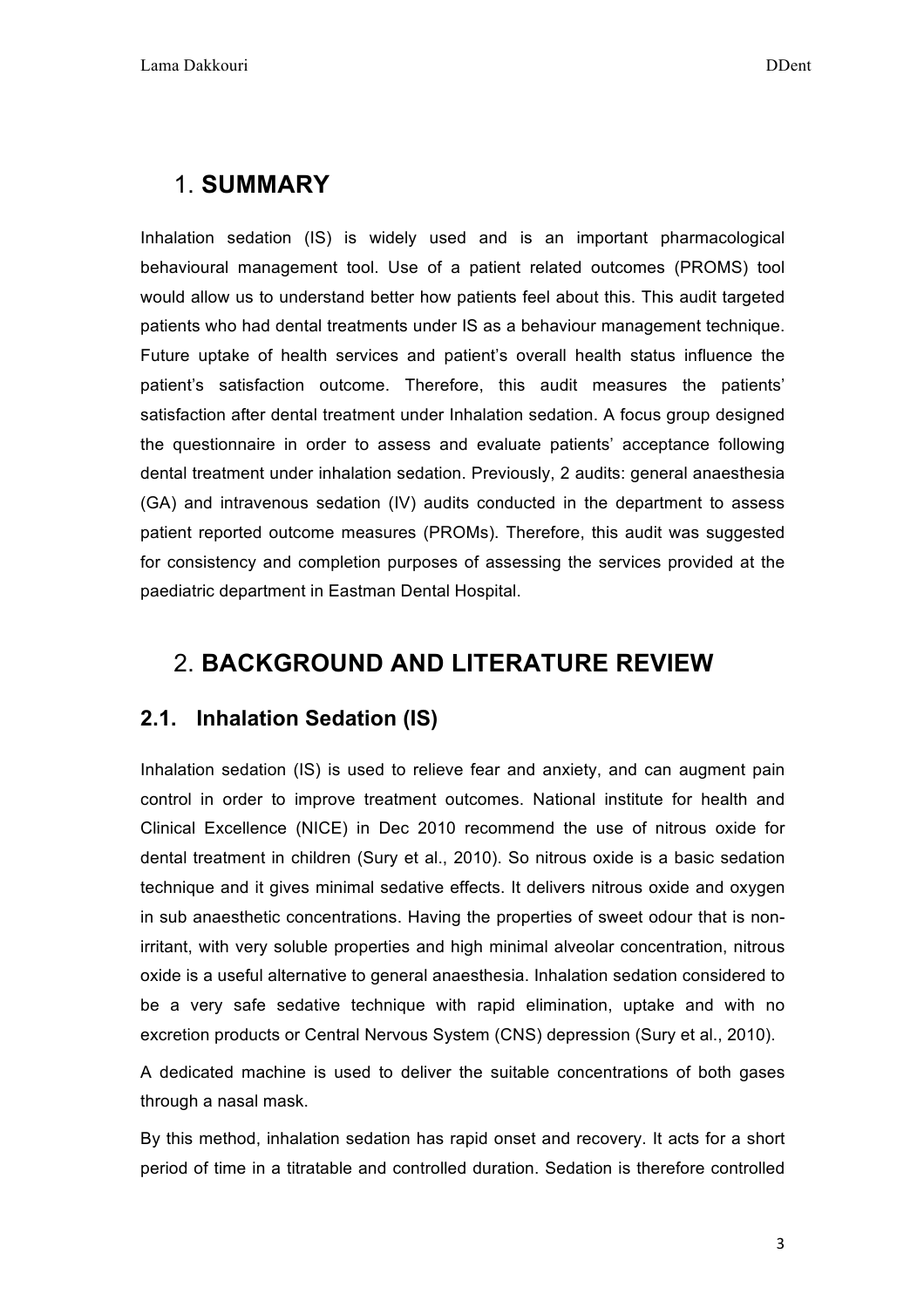and these machines allow possible titration. Using this sedation technique also doesn't require any special patient arrangements. However, patients must accept using this pharmacological behaviour management tool. This sedative technique can't be used in pre-co-operative children, its success highly depends on the proper patient selection. Also, it may not be profound enough for difficult procedures.

According to the American Academy of Paediatric Dentistry inhalation sedation in conjunction with other behaviour management technique can build patient's confidence and improve cooperation.

Its success rate varies in literature, according to Lyralzopoulos, Blain on 2003 it was quoted to be between 83% and 97% (Lyratzopoulos and Blain, 2003). On the other hand, NICE found the success reported in the evidence to be only 50% but this included not only dental but also medical procedures (Sury et al., 2010). IS can be very useful to facilitate dental extractions in children. British society of paediatric dentistry (BSPD) in 2002 and Shepherd and Hill in 2000 stated that IS is preferred to general anaesthesia (GA) for anxious children undergoing elective orthodontic extractions (Hosey, 2002) (Shepherd and Hill, 2000). Also, Blain and Hill in 1998 successfully treated 221 of 265 children who required extractions, 57% of these were directly referred for treatment under general anaesthesia (Blain and Hill, 1998). Moreover, children who have extractions with IS exhibit less post operative distress compared to children treated under GA (Arch et al., 2001).

Dental anxiety is a significant barrier to dental treatment uptake. And it is generally experienced by most clinicians that anxious patients more often require longer chair time. So, IS can be used as an aid to reduce anxiety. Veerkamp et al in 1993/1995 reported that dental treatment under IS can reduce anxiety that can be long lasting even 2 years post IS treatment (Veerkamp et al., 1994) (Veerkamp et al., 1992). Eid in 2002 showed that 1 to 2 sessions of IS can be significant in minimising anxiety in 8 -18 years old patients (Eid, 2003).

#### **2.2. Clinical quality**

Measuring factors relating to patients can be used to improve patient experience. Also, measuring health outcomes is widely used and significantly influences treatment results.

In the introduction to the Next Stage Review, Lord Darzi has stated that: 'High quality care should be as safe and effective as possible, with patients treated with compassion, dignity and respect. (Department of Health 2008b) (Coulter, Fitzpatrick,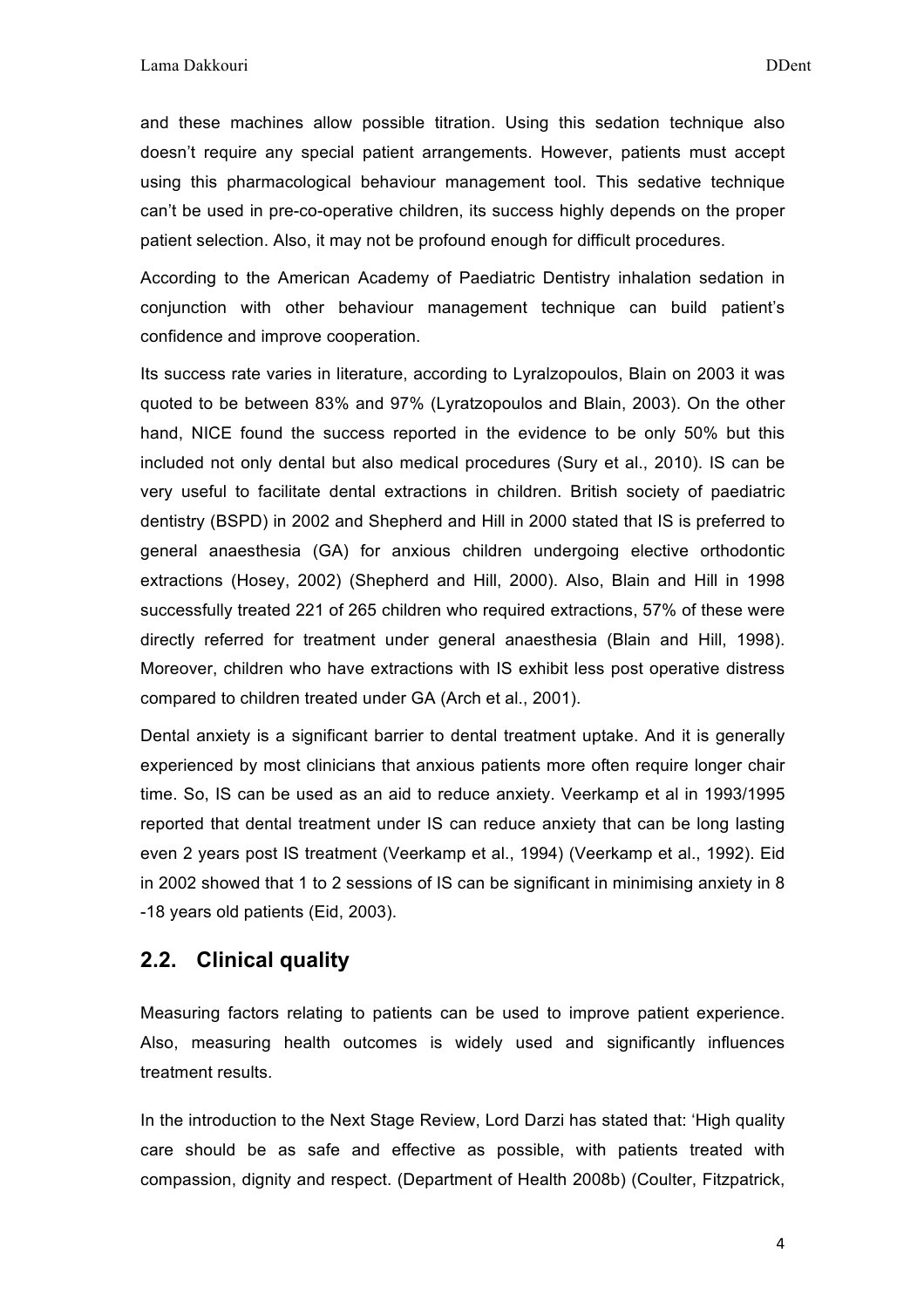& Cornwell, July). According to this review, quality is defined to be consisting of the following patient safety, clinical effectiveness, and patents' experience components.

Also the quality will be strengthened and supported using the following procedures:

- $\triangleright$  Launching a National Quality Board.
- $\triangleright$  To require trusts measure quality, including 'real-time' feedback in order to monitor patients' experience.
- $\triangleright$  Incorporating data from patients' experience surveys in the 'vital signs' that include the NHS Operating Framework and National Indicator Set for national and local use.
- $\triangleright$  National patient surveys' results on the NHS Choices website publication.
- $\triangleright$  Offering assistance on collecting and operating regular patient feedback.
- $\triangleright$  Introducing regular use of patient-reported outcome measures (PROMs).
- $\triangleright$  Creating quality observatories in every NHS region.
- $\triangleright$  Publishing quality indicators (metrics) in the form of quality accounts.
- $\triangleright$  Rewarding high quality implementation through Commissioning for Quality and Innovation (CQUIN).

### **2.3. Patient-Reported Outcome Measures (PROMs)**

PROMs are a set of sensibly formulated and validated tools (questions) to measure patients' views and opinions of their health status, their disability, and their wellbeing. The patients themselves by (PROMs) will allow gathering information on the usefulness of care delivered to them. This will add to the importance of information available on the care delivered to facilitate the improvement on the quality of services.

The English NHS since 1 April 2009 started the PROMs programme to cover four common elective surgical procedures: groin hernia operations, hip replacements, knee replacements and varicose vein operations. Patients have been invited to complete questionnaire before and after their surgeries (Department of Health 2008a).

Usually PROMs are applied before and after a course of treatment to measure any changes due to the treatment and to assess whether the outcome is useful. Also,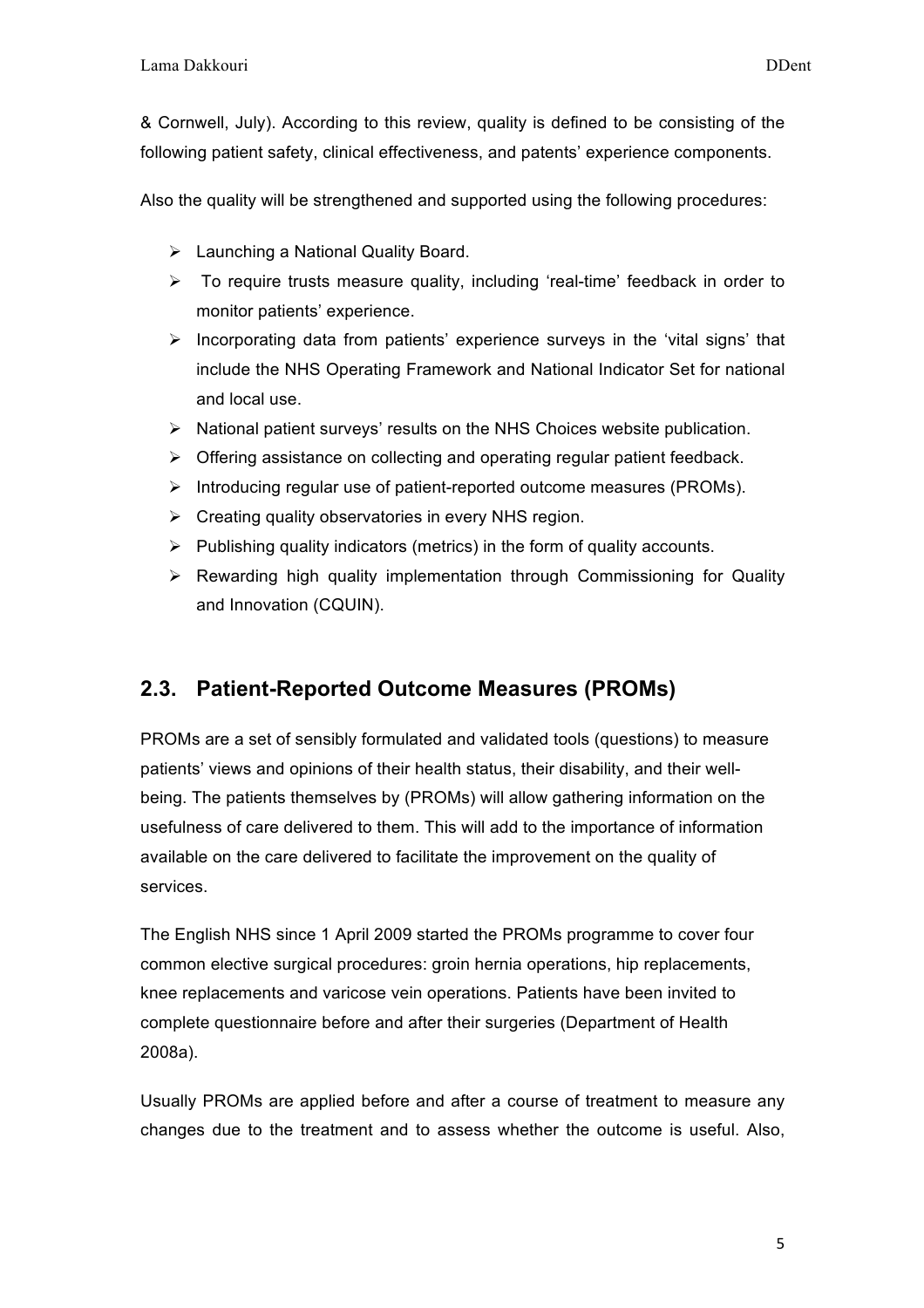patients' experience measures are used with PROMs to gain a better image of patients' opinions on the process and the result of care.

This will provide a consistent measure of the clinical quality of care as seen by patients themselves. Also the department of Health has extended the PROMs programmes to include other conditions, such as long-term conditions, and to relate this to financial issues to encourage suppliers to develop the quality of care. (Coulter, Fitzpatrick, & Cornwell, 2009)

An opinion directly perceived from patients is a successful method for evaluating patient's experience. In order to reliably collect the feedback, all staff should help and be involved in encouraging the patients to provide the proper feedback. Several ways are available to collect data. For example, using mail, telephone, interviews, online surveys, and patient panels.

Patients' feedback can be greatly beneficial for various reasons:

- $\triangleright$  Understanding the current care of the delivered service.
- $\triangleright$  Services redesigning and improvement.
- $\triangleright$  Monitoring the influence of any services modifications.
- $\triangleright$  Aid the professional to reflect the change on themselves and their team's practice.
- $\triangleright$  Comparing organisations comparison in order to assess their performance. (Coulter, Fitzpatrick, & Cornwell, 2009).

#### **2.4. Examples of PROMs use in United Kingdom (U.K)**

- $\checkmark$  Knee replacement, Hernia repair, Hip replacement and Varicose vein surgery in April 2009.
- $\checkmark$  BUPA also has a routine PROMs collection system for elective surgery in the U.K

#### **2.5. Questionnaire evolution**

Data gathering can be enabled using a collection tool such as a questionnaire (De Vaus, 1996). However, the best design of questionnaire has not yet been widely accepted, this may reflect that the medical professionals do not have the proper skills to design a questionnaire (Stone, 1993).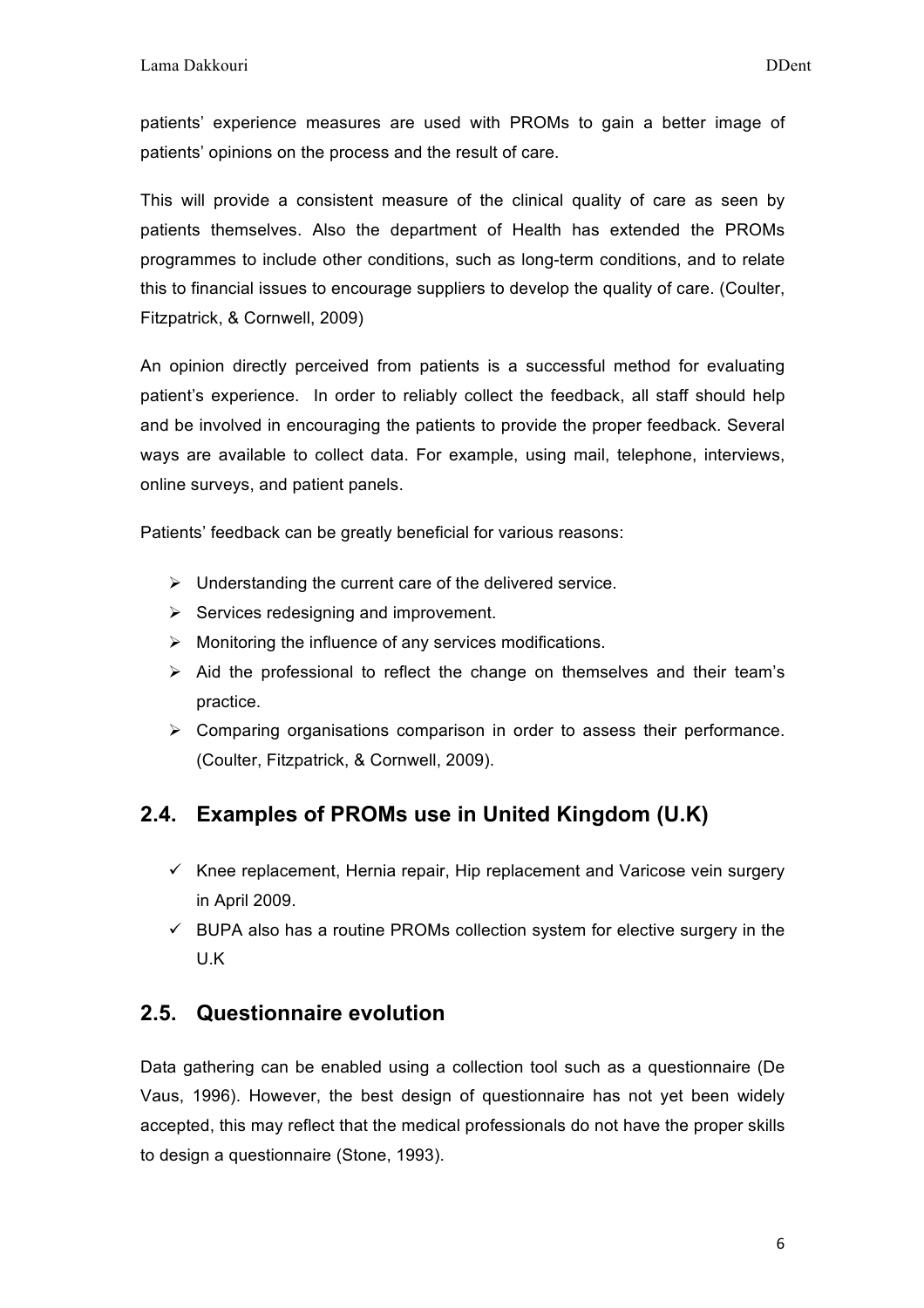Self-completion and interview questionnaire are two forms of questionnaire. Both are with advantages and disadvantages. The main advantages of self-completion questionnaire are its affordability, simplicity to obtain a large sample, and its familiarity. It can be completed either at home or in the research setting (Williams, 2003). Disadvantages of self–completion questionnaire is that the patient's compliance and the low response rate especially if the questionnaire is posted to participants (Black et al, 1998).

Several factors should be considered in constructing a questionnaire. This will eventually affect the response rate and maximise its benefits (Edwards et al, 2002). Appropriate length of questionnaire is important; thus, short and simple questionnaire will result in better response rate (Leung, 2001). Obviously, the questions should address the research topic in order to collect the relevant data. They should be easy and simple to answer and follow. Proper instruction on the ideal and the best way of completing the questionnaire is essential. Confidentiality is a very critical issue and should be guaranteed (Black et al, 1998).

Moreover, other factors should also be considered; for example, the layout of the questionnaire. This can help the patient in answering the questions properly and also facilitate the analysis process. It is significant that the questions are short, simple, and specific. Paying attention to all these details will develop a questionnaire with superior response rate (Walonick, 2004).

#### **2.5.1.Psychometric characteristics of questionnaires**

It is uncertain if the same tools used to measure the quality and sustainability in quantitative evidence can be applied in qualitative investigations. Usually the debate is concerned mainly about the concepts of validity and reliability.

#### **Validity**

A questionnaire is considered valid if it measures what it designed to measure. To evaluate the validity of a questionnaire it is important to understand that there are different aspects of validity, the external and internal validity (Black et al, 1998).

#### **Reliability**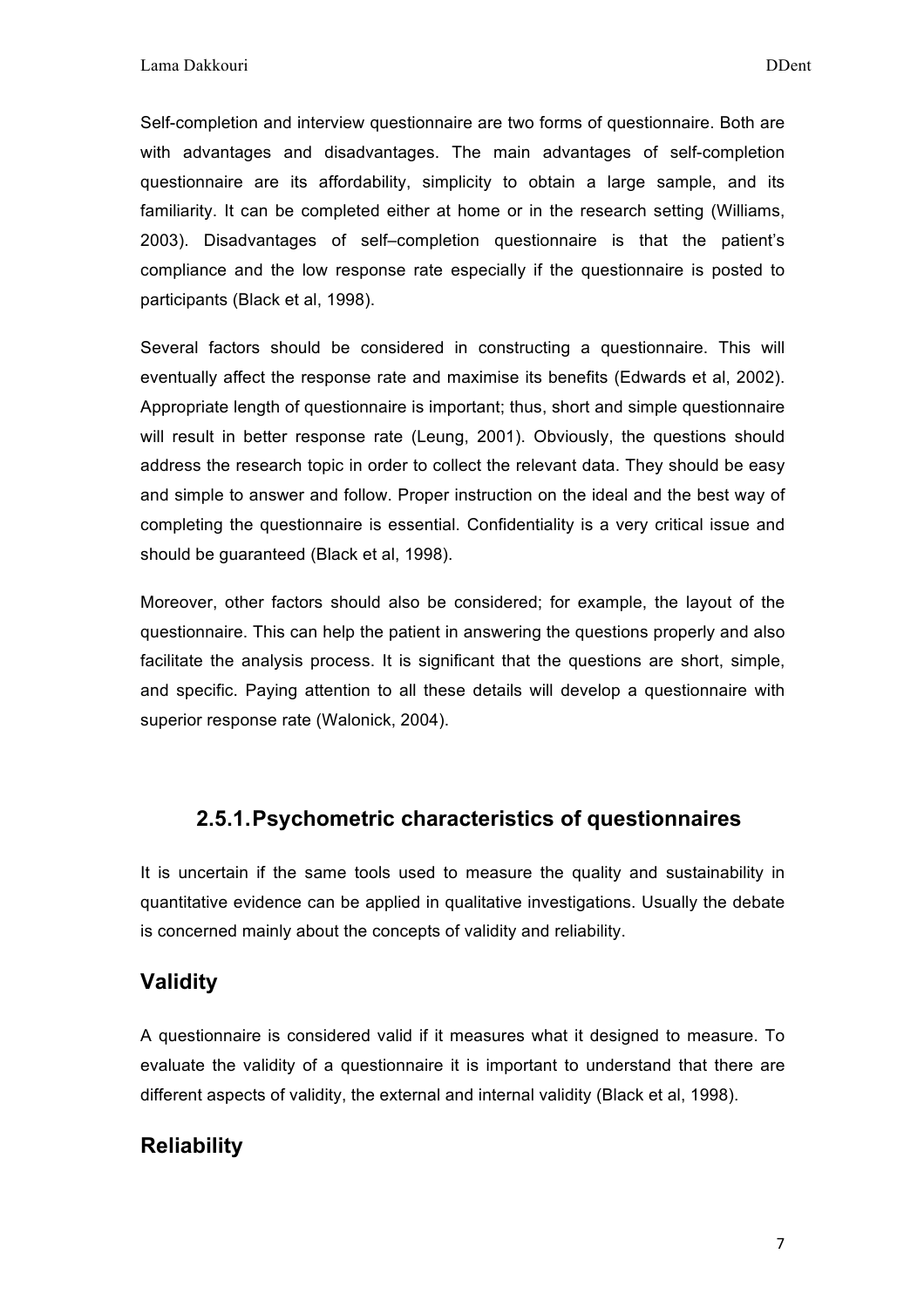To assess the reproducibility of a research, reliability can be used to evaluate the consistency of an instrument. Two parts need to be examined; the internal consistency and the test-retest reliability (Williams, 2003). In the first aspect the questions should be asked in more than one way, but in the second aspect the participants are asked to answer the questions in two different occasions then compare the different response. However, reliability is not very recommended and in qualitative research it is inappropriate (Holstein Gubrium, 1997).

### **Readability**

Having a questionnaire that is easily read, understood and completed by the public is essential issue to be considered. Therefore, readability is a feature in designing a successful questionnaire. In a pilot study this can be obtained by asking the participants directly about their opinion on the questionnaire and assess it. On the other hand, different indices are available like the Flesch Reading Ease Score (Flesch, 1948) and the Flesh –kincaid Grade level (Kincaid et al, 1975).

### **Acceptability**

During the pilot stage of a study, acceptability can be looked at to assess the questionnaire. For instant, the time needed to complete the questionnaire, the participants' opinions and understanding of the words used in the questions are all aspects to me considered in acceptability (Williams, 2003).

# 3. **AIMS AND STANDARDS**

### **3.1. Audit aim and objectives**

The aim of this audit to determine the patient reported outcome measures (PROMs) of patients attending for dental procedures under inhalation sedation.

Objectives are:

- 1. Assess patients/parents perceptions of the way they were treated on the day of the inhalation sedation (IS).
- 2. Determine how patients/parents reported quality of life had changed after treatment when compared to before.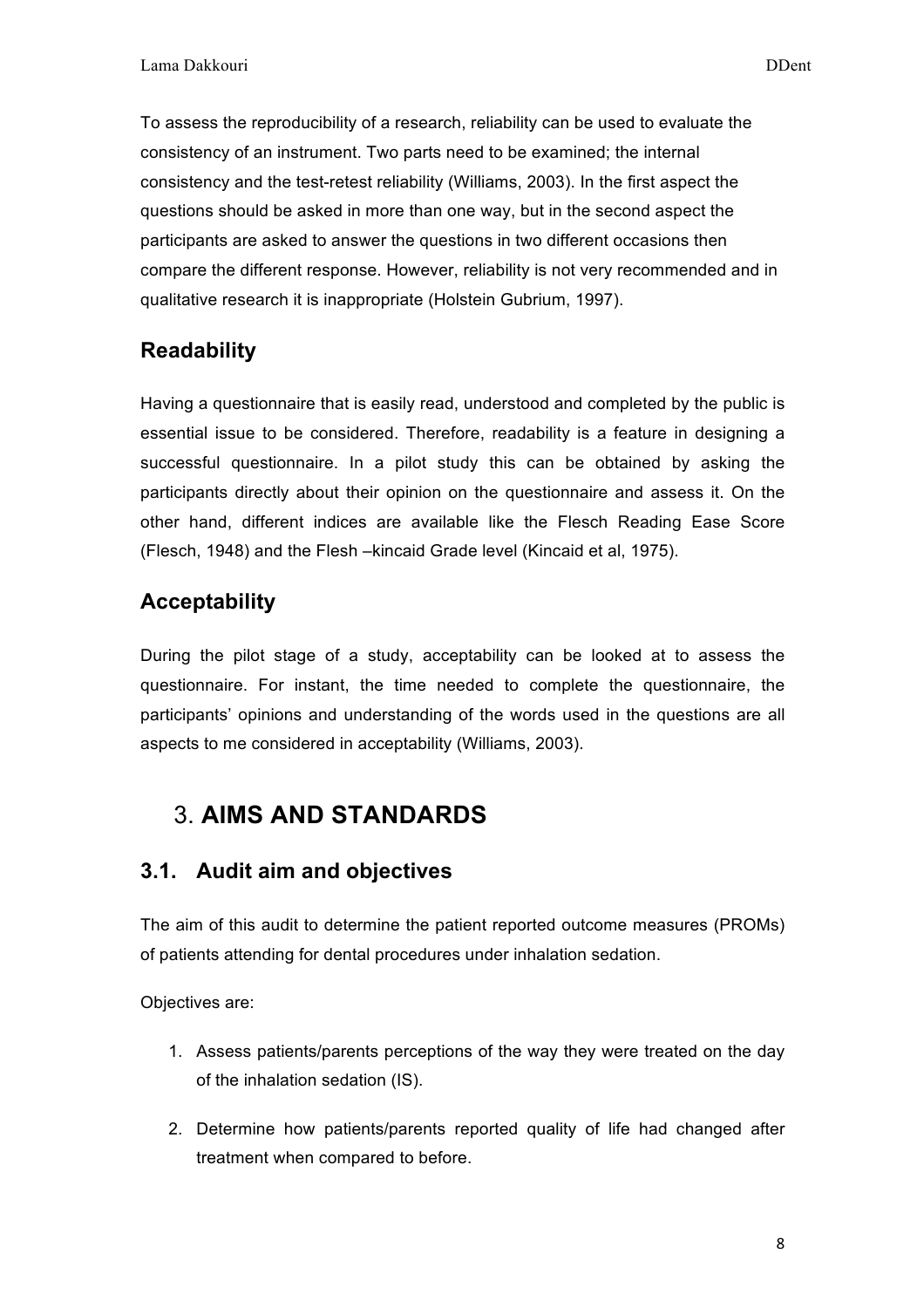### **3.2. Standards**

- 1. 100% of patients/carers should be satisfied with the way they were treated on the day of having the inhalation sedation (IS).
- 2. 100% of patients should show improvement in quality of life after the dental treatment under inhalation sedation (IS).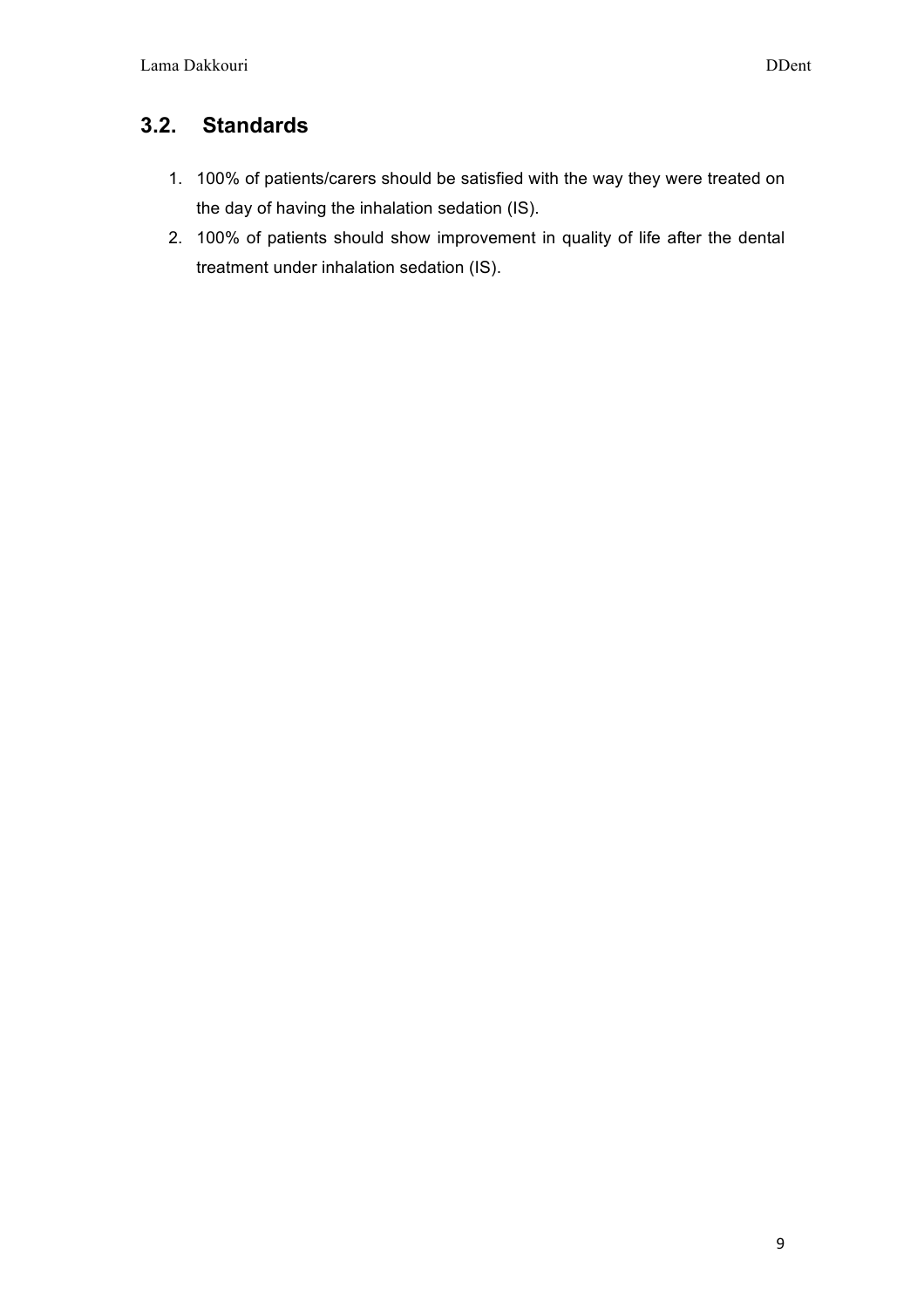# 4. **METHODS AND MATERIALS**

#### **4.1. Patient selection**

#### **Inclusion criteria**

⇒ Children on dental day case under inhalation sedation (IS) having elective treatment

#### **Exclusion criteria**

- ⇒ Patients with severe mental and or physical impairment.
- ⇒ Patients requiring interpreters.

#### **4.2. Sample size of the audit**

- $\Rightarrow$  Feedback must be from a representative group of patients.
- ⇒ 61 patients were included

#### **4.3. Development of the questionnaire**

The questionnaire was formulated after discussion with the consultants, patients, parents, and the standard NHS form. It is designed to be simple and easy to follow and answer. Different colours presenting traffic lights colours used to encourage the simplicity of completing it. Unbiased terminology used such as (Often, Sometimes, Never) instead of (Yes/No) answers. This questionnaire was also used previously in the GA and IV PROMs audits done at the department. However, certain modifications was done to allow its use for IS assessment.

#### **4.4. Data collection plan**

Data on the dental IS sedation experience collected on the day (after patient recovered enough to be discharged).

Data on quality of life collected via questionnaire:

- − Pre-operative (on the day)
- − Post-operative: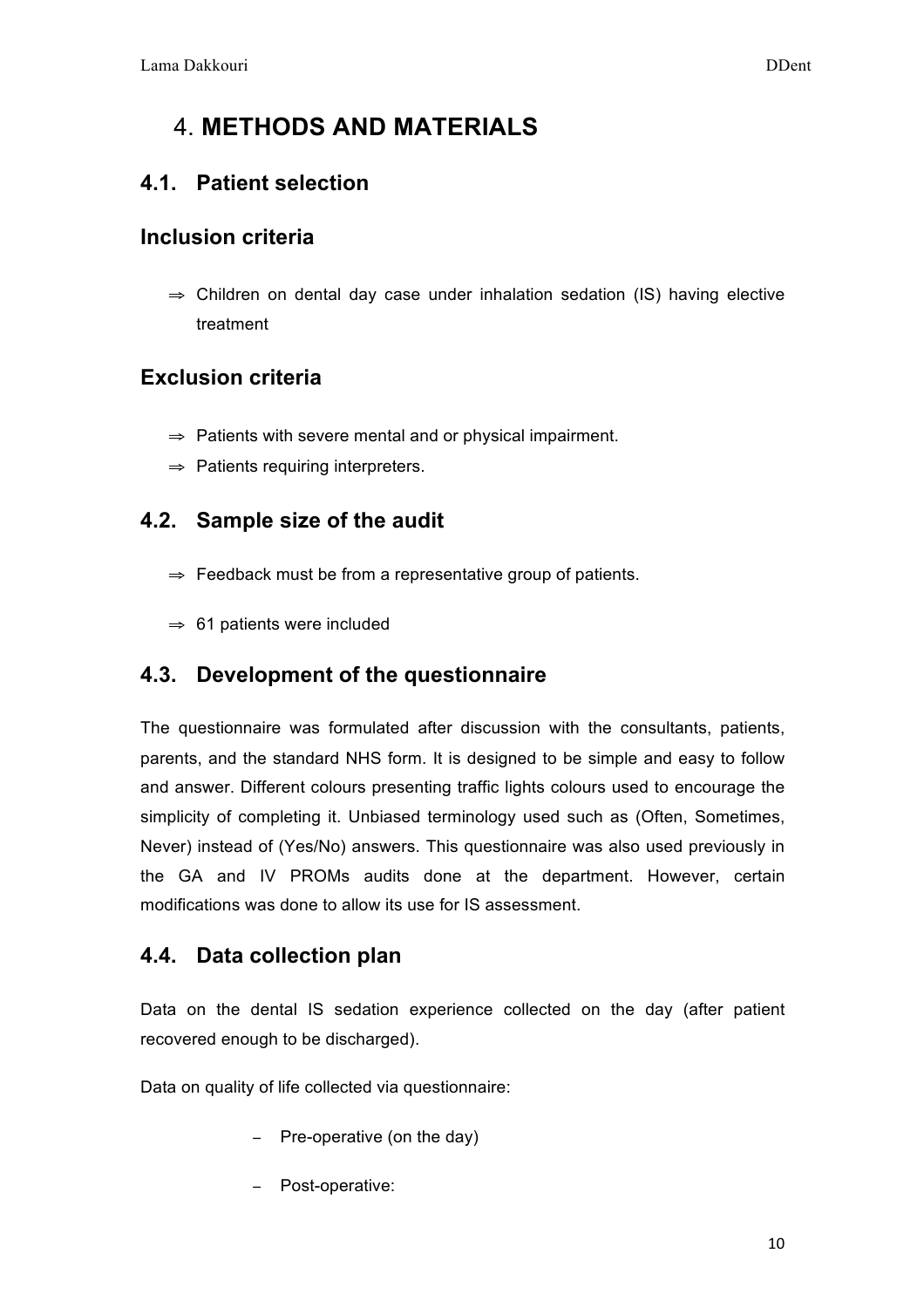- On the day after full recovery
- After 1 day
- § After 10 days

A convenience sample of patients, undergoing dental treatment under IS sedation were asked to participate in the audit. Patients were asked to fill a questionnaire preoperatively on the same day. However, postoperative questionnaires were filled in three different time points; on the same day after full recovery, after 1 day of the treatment, and after 10 days.

Questions were set for the inhalation sedation (IS) experience as follow:

- 1. Treated with respect and dignity?
- 2. Given sufficient information regarding the treatment?
- 3. Given sufficient information regarding sedation and after care?
- 4. Given the chance to ask questions?
- 5. Seen in a clean and safe area?
- 6. Seen in a child friendly environment?
- 7. Were you seen on time?
- 8. Recovery status?
- 9. Similarity to expectations and information given in the leaflet?
- 10. How helpful the IS?

Questions have been set for the quality of life, the pre-operative questionnaire as follows:

- 1. Given the choice of deciding the treatment way?
- 2. Is your child in dental pain?
- 3. Is your child's diet affected?
- 4. Is your child's sleep disturbed?
- 5. Is your child's attendance at school OR schoolwork affected?
- 6. How is your child's overall health?
- 7. Is it the child first IS experience?

Questions have been set for the quality of life, the post-operative questionnaire as follows:

1. Any postoperative problems?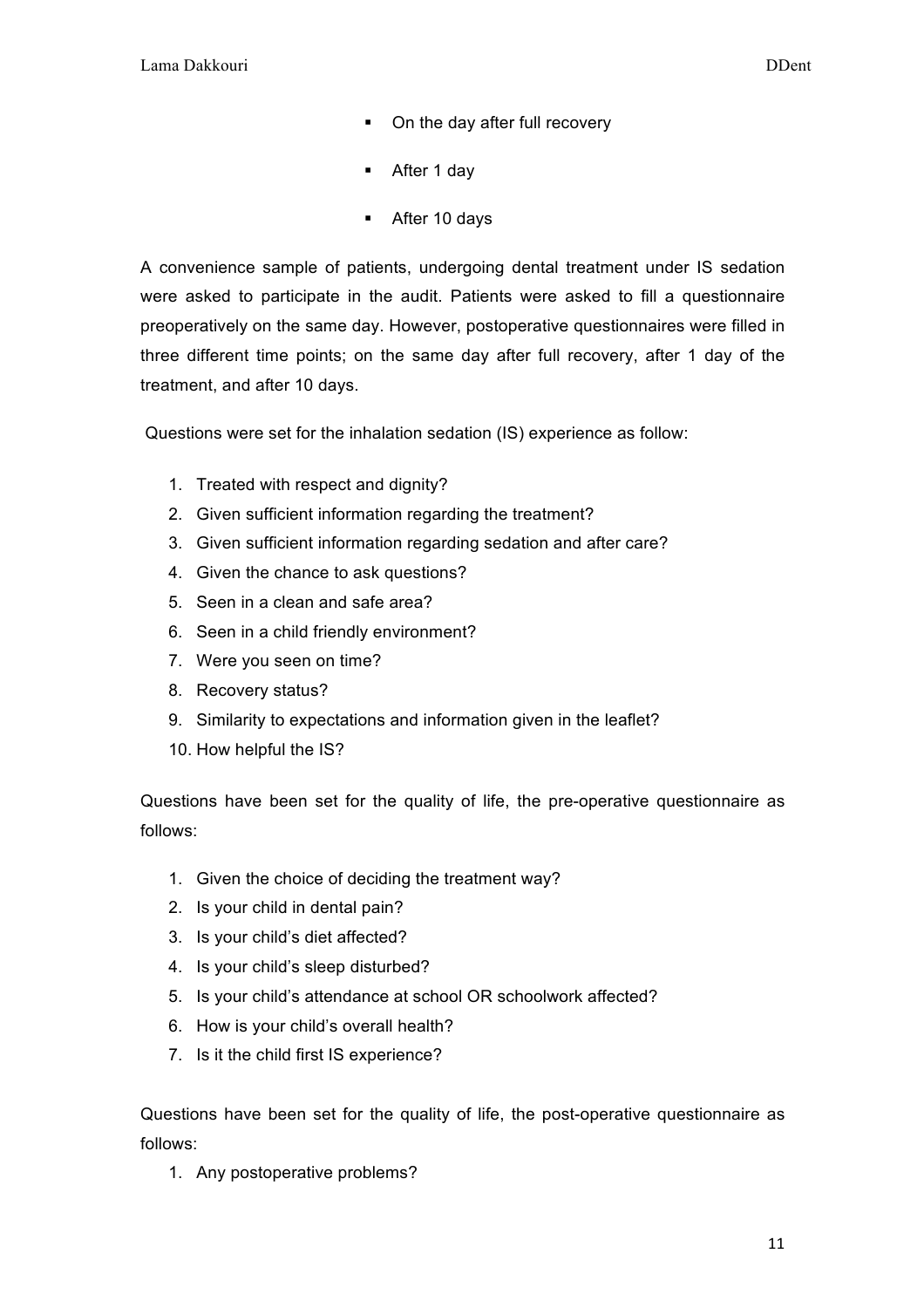- 2. Is your child in dental pain?
- 3. Is your child's diet affected?
- 4. Is your child's sleep disturbed?
- 5. Is your child's attendance at school OR schoolwork affected?
- 6. Any further medication?
- 7. Any emergency treatment needed?
- 8. How is your child's overall health?

The pre-operative and post-operative questionnaires collecting data on the same day were handed to the patient upon arrival and collected perhaps on an envelope after completion for confidentiality issues. Data collected from postoperative questionnaire were either obtained by phone or in person if the second IS appointment was after 10 days.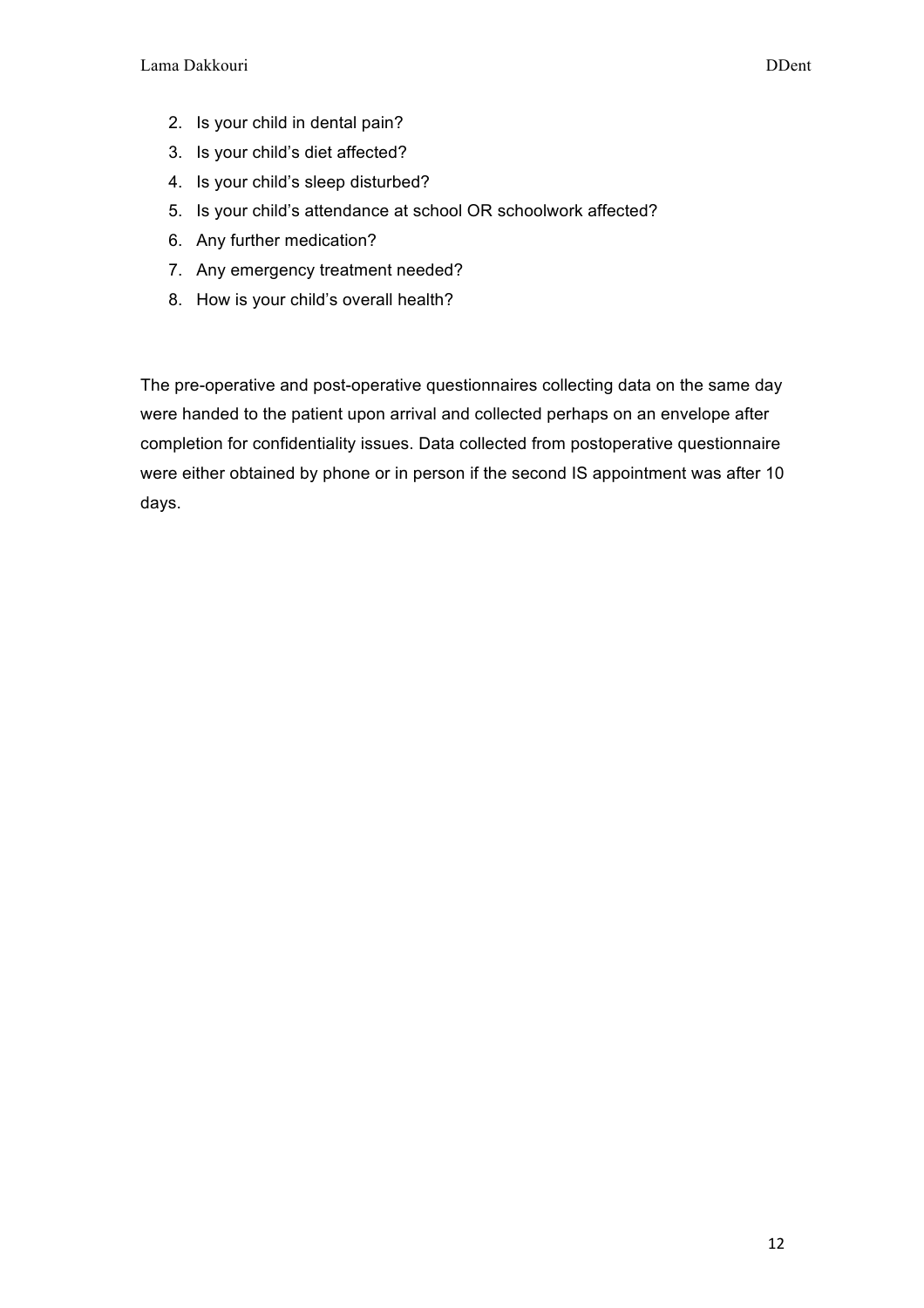# 5. **Results**

Considering the questionnaires collected, the patients were categorized into 3 different groups according to the dental treatment performed under IS. Of the 61 patients included in the audit; 17 had restorative dental treatment under IS, 21 had dental extraction, and 23 patients had both procedures done under IS. (Figure 5.1) The age of all the patients ranged between 4 and 16 years old.



Figure 5.1: Patients' distribution

### **5.1. Pre-operative**

This section provides the patients pre-operative opinion and quality of life disturbances they experienced before having the IS treatment.

Figure 5.2 shows that 8% of the overall total of patients reported that they have not had the chance to choose how to have the treatment done pre-operatively.



Figure 5.2: Patients' opinion preoperatively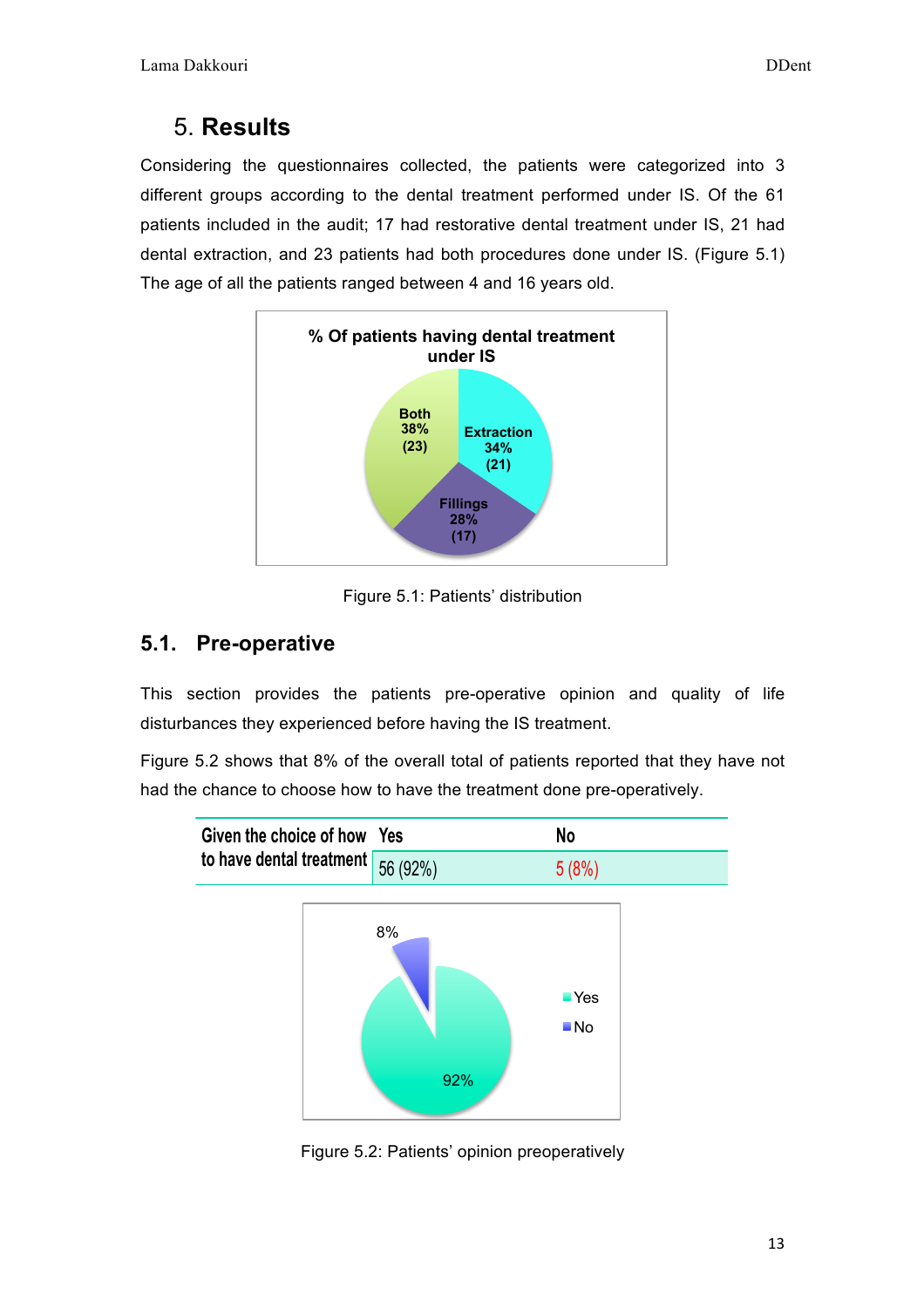Reporting the preoperative quality of life disturbances, a range of 3%, 5%, and 8% of the patients had sleeping disturbances, were in pain, and their diet was affected respectively. Also, 10% of the patient reported that school attendance was affected. All of these patients had dental extractions under IS subsequently.

In addition 26% of the patients were already anxious pre-operatively. 12 (75%) of these patient were scheduled to have dental extractions under IS. (Table 5.1)

Figure (5.3) shows the actual number of the patients with quality of life disturbed preoperatively.

| Never                                               |     | Sometimes | Often<br><b>Always</b> |  |
|-----------------------------------------------------|-----|-----------|------------------------|--|
| In pain                                             | 36% | 59%       | 5%                     |  |
| Diet<br>affected                                    | 54% | 38%       | 8%                     |  |
| Sleeping<br>disturbed                               | 70% | 26%       | 3%                     |  |
| <b>School</b><br>attendance<br>and work<br>affected | 64% | 26%       | 10%                    |  |
| <b>Anxious</b>                                      | 28% | 46%       | 26%                    |  |

Table 5.1: % of patients with quality of life disturbances pre-operatively



Figure 5.3: number of patients with quality of life disturbances pre-operatively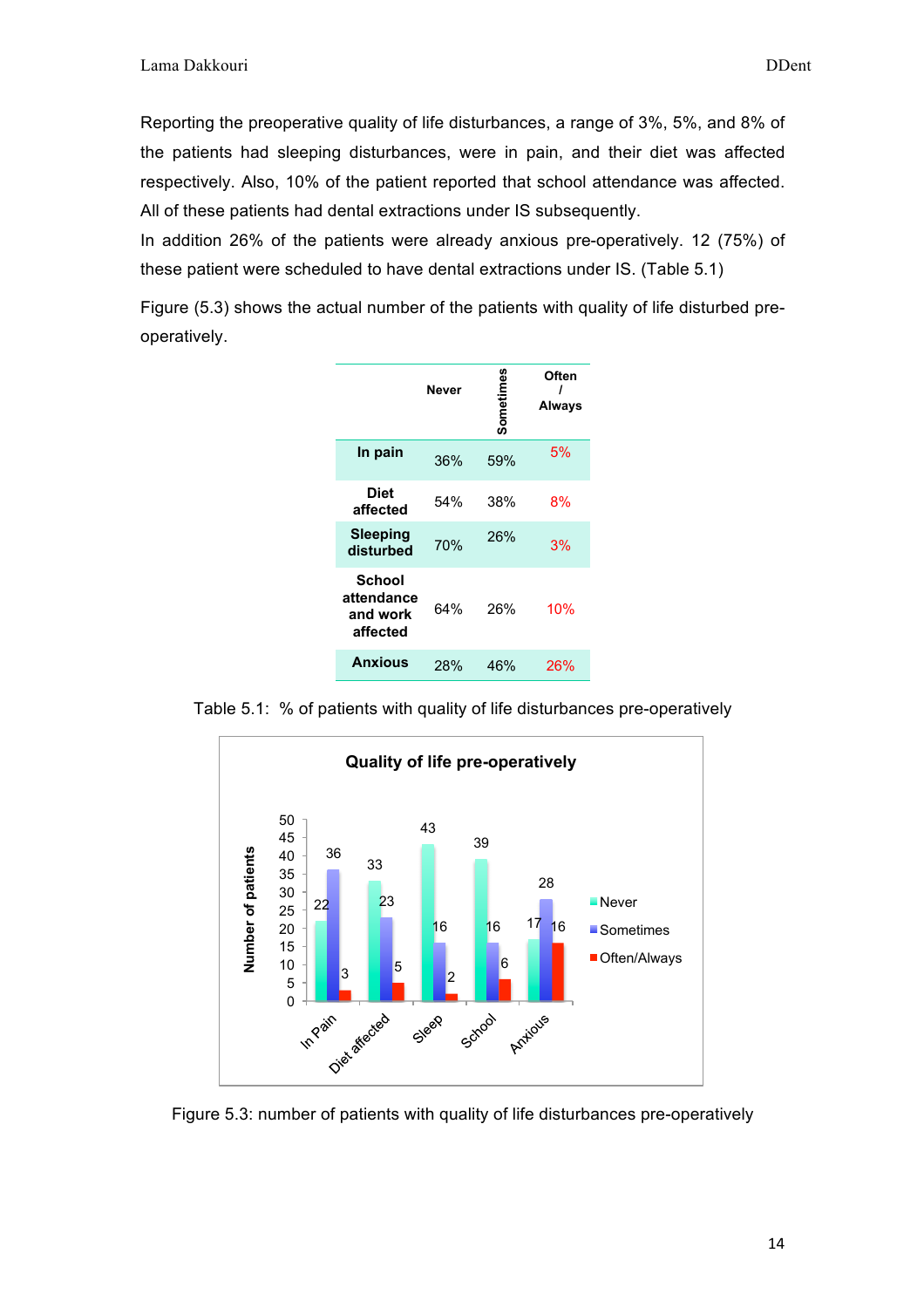Pre-operatively, patients were asked to report their opinion about having the treatment without IS. As seen in figure 5.4, 66% said that they would have had a worse feeling to have any dental treatment without IS. On the other hand, 23% said they would have had no difference but 11% reported that they would have felt better if they had the treatment without IS.



Figure 5.4: Patients' opinion of having the treatment without IS

Patients participated in the audit were asked to report if it was their first experience and almost 52% of them reported the appointment being their first experience. (Table 5.3)

In addition, painkillers pre-operatively can be advised to patients if required. Hence, they were advised for patients having dental extractions under IS (Paracetamol and/or Brufen) and only in 5 patients (Table 5.2)

|                                                          | Yes      | Nο       |
|----------------------------------------------------------|----------|----------|
| First experience                                         | 32(52%)  | 29 (48%) |
| Pain killer pre operatively advised                      | 5        | 56       |
| IS procedure explained in pre-<br>assessment appointment | 52 (85%) | 9(15%)   |

Table 5.2: Patients' pre-operative experience

Also, patients scheduled to have treatment under IS are usually advised to have a light meal pre-operatively. However, 3 (5%) patients did not eat before the appointment. But, 58 (95%) patients last time ate was on average 1.5 hours before the appointment.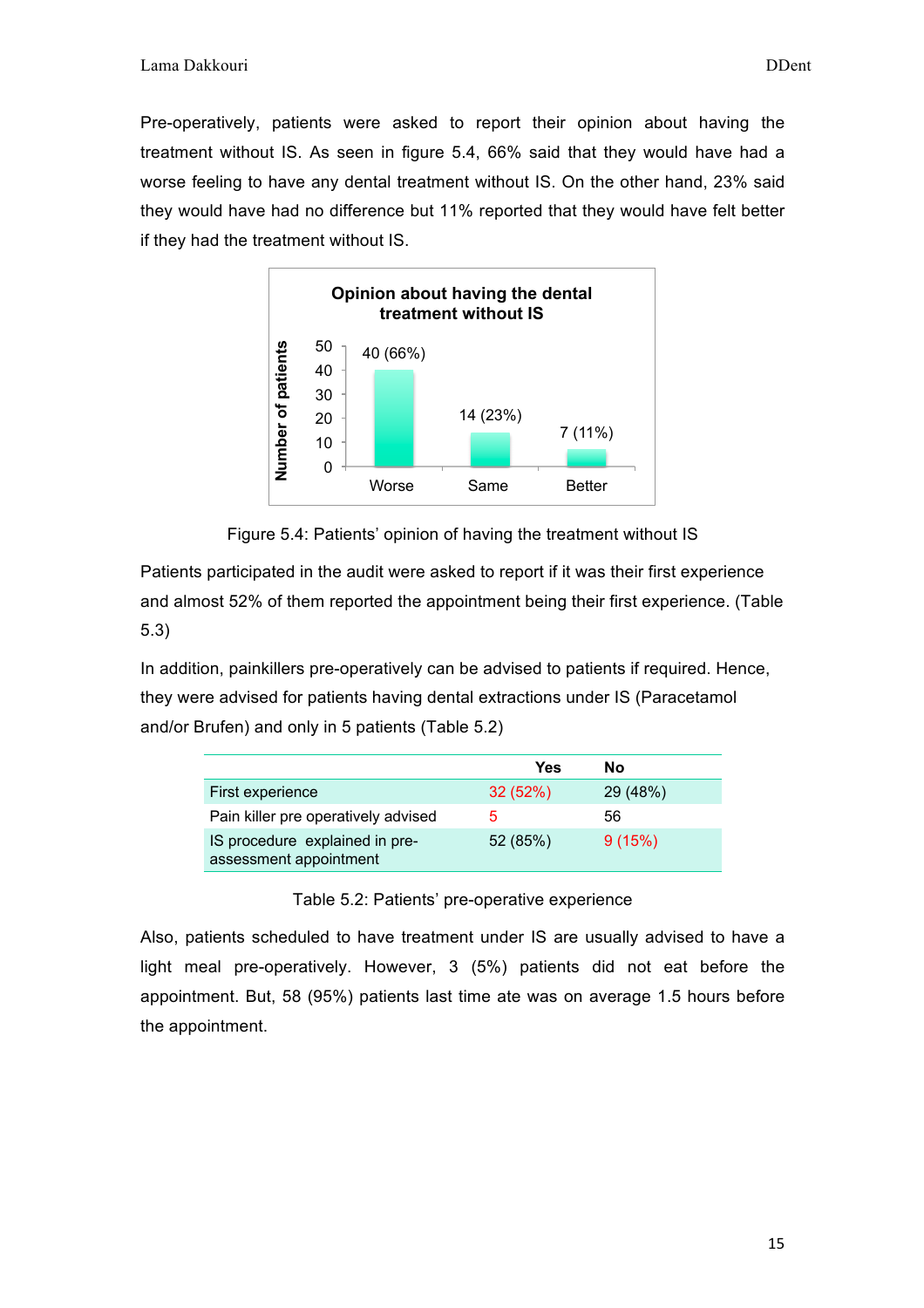

Figure 5.5: % of patients who had IS explained pre-operatively

Also, 15% of the patients did not have the IS procedure explained at the preassessment appointment. Figure 5.5

#### **5.2. Post-operative on the day**

Table 5.3 explains the post-operative IS experience reported by the patients after the IS experience on the day.

|                                                                            | <b>Never</b> | <b>Sometimes</b> | <b>Often/Always</b> |  |
|----------------------------------------------------------------------------|--------------|------------------|---------------------|--|
| <b>Treated with respect</b><br>and dignity                                 |              |                  |                     |  |
| Seen in clean safe area                                                    |              |                  | 61                  |  |
| Seen in a child friendly<br>environment                                    |              | O                |                     |  |
| <b>Have sufficient</b><br>information regarding<br>sedation and after care | 0            |                  |                     |  |
| <b>Have sufficient</b><br>information regarding<br>the treatment           |              | 3                | 58                  |  |
| Have the chance to ask<br>questions                                        |              |                  | 60                  |  |
| <b>Have sufficient</b><br>information regarding<br>pain control            |              |                  | 59                  |  |
| Seen in reasonable time                                                    | 0            |                  | 58                  |  |

Table 5.3: Patients' post-operative experience

61 patients always reported that they were treated with respect, seen in clean safe area, seen in a child friendly environment, and have sufficient information regarding the sedation and after care. However, 3 patients stated that sometimes they haven't received the sufficient information regarding the treatment itself and were not seen in reasonable time. Also, 1 patient indicated that sometimes he had the chance to ask questions or had sufficient information regarding pain control. In addition 1 patient indicated that he/she had never enough information regarding the pain management post-operatively.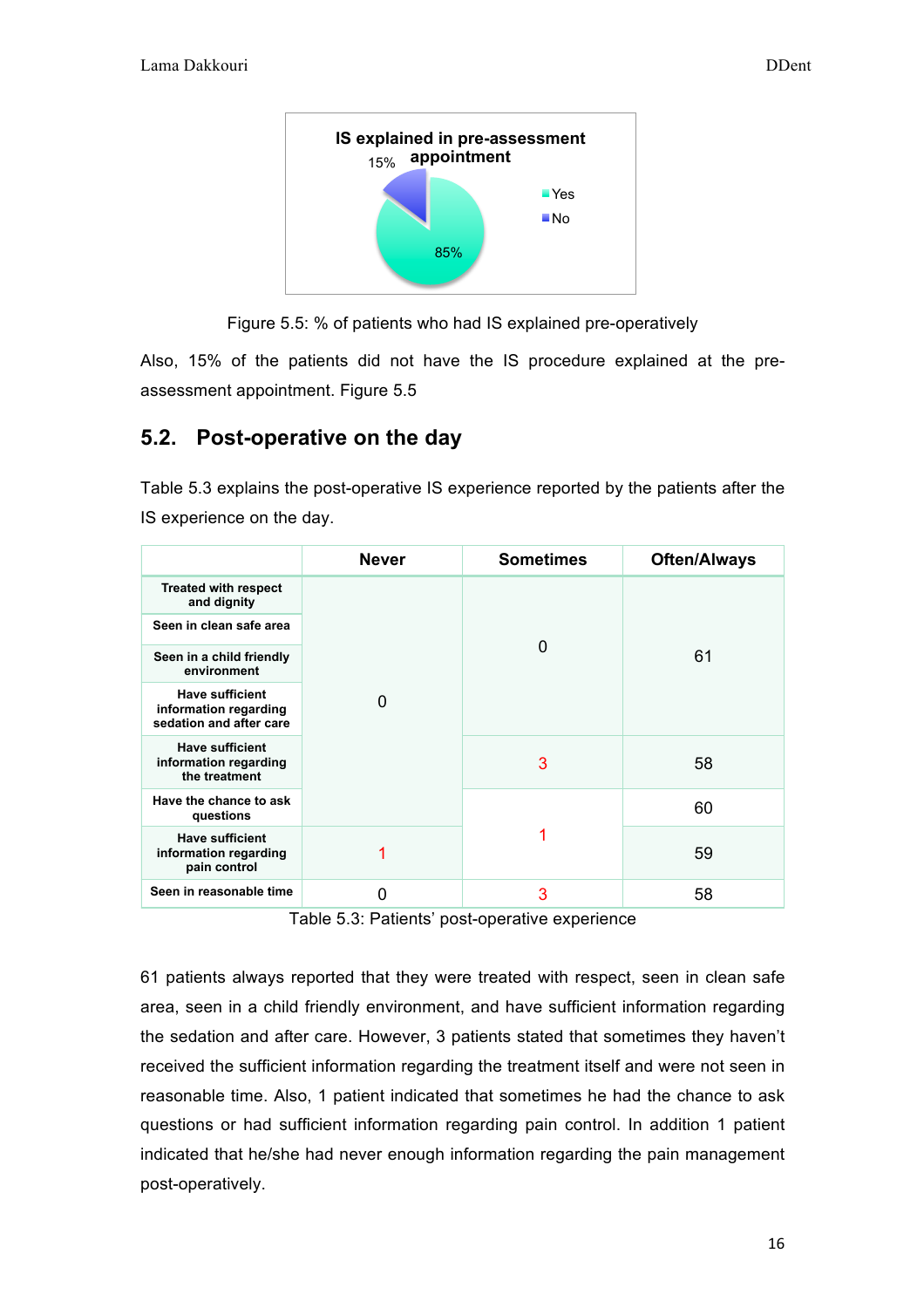Figure 5.6 demonstrates the patients indication regarding reporting any delay in the IS appointment.



Figure 5.6: Delay reported by patients

Referring to figure 5.6, 0nly 10% reported a delay in their appointment. 33% of those patients were informed about the delay, 50% were sometimes informed and 17% were never informed of any expected delays.

### **5.3. Post-operative after 1 day**

Post-operatively after 1 day of having the dental treatment under IS, 7 patients experienced problems after the treatment. 4 (57%) of those patients had dental extractions. Also, only 1 patient required an emergency appointment.

Patients with problems post-operatively reported the following problems:

- − 1<sup>st</sup> patient had his cemented crown came off and required an emergency appointment to re-cement the crown
- − 2<sup>nd</sup> patient experienced mild pain and paracetamol was taken subsequently
- 3<sup>rd</sup> had more intense pain and Ibuprofen was required
- − 4<sup>th</sup> patients felt numbness and headache all day
- − 5<sup>th</sup> patient felt sleepy and tired
- − 6<sup>th</sup> had surgical extraction and therefore had pain all day and required pain killer such as Ibuprofen
- − 7<sup>th</sup> patient had Stainless steel crown (SSC) cemented and experienced some slight discomfort and pain postoperatively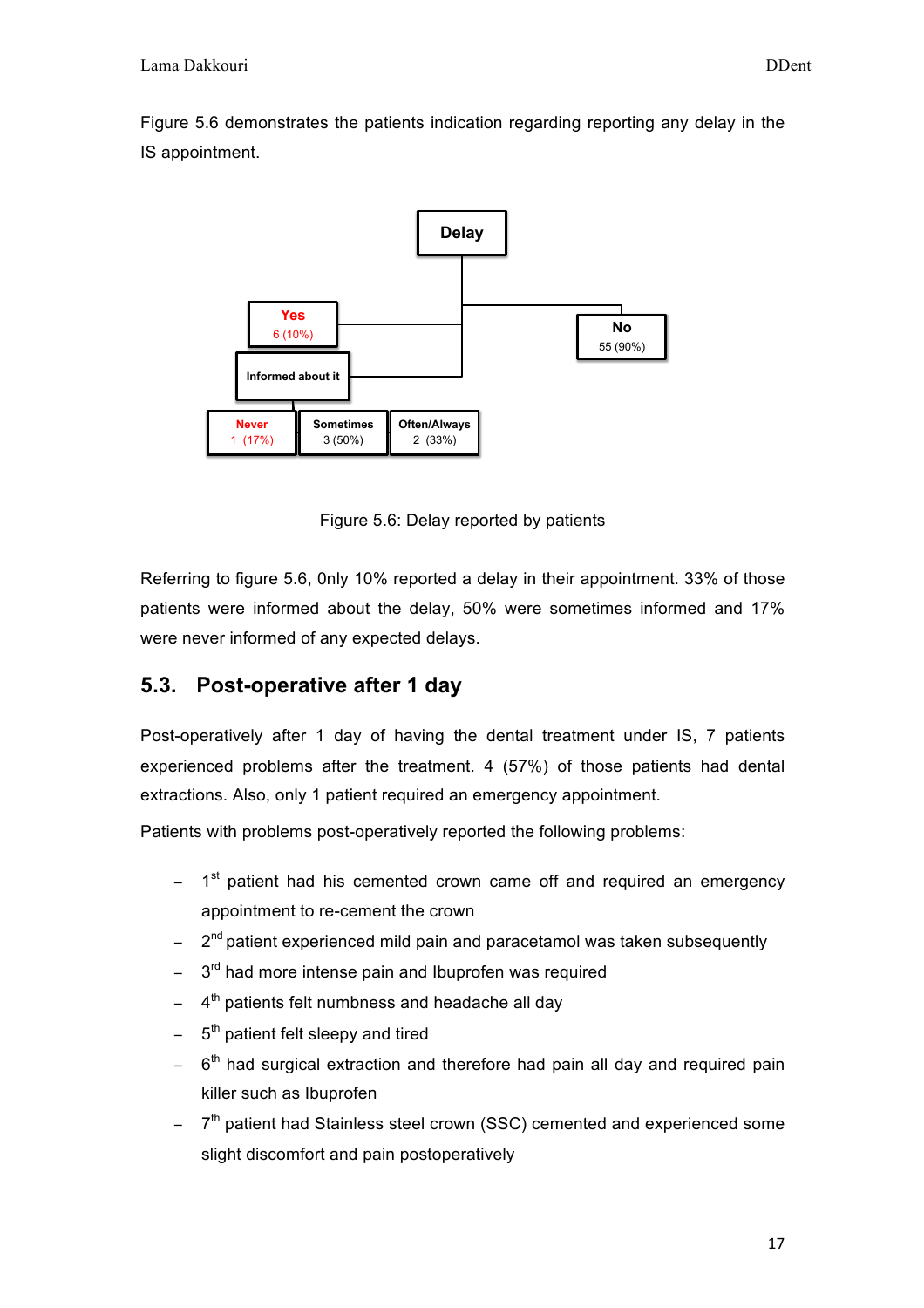In addition, 5 patients felt nausea or dizziness for a range of  $1 - 5$  hours. The dental treatment done ranged as: Either root canal treatment, restorations, and dental extractions.

Post-operatively after 1 day, patients were asked to report their anxiety of having any dental treatment again under IS. Figure 5.7 demonstrates the number and percentages of patients who were less anxious, more anxious, and have a similar experience of pain to have any dental treatment again under IS again.



#### **Postoperative IS anxiety experience (Anxiety scale of having dental treatment again)**

The majority of the patients (56%) reported that they have similar feeling to have any dental treatment under IS again. But, 7% reported that they are more anxious. 3 out of the 4 patients who were more anxious post-operatively had dental extractions. On the other hand, only 38% stated that they are less anxious.



#### **Postoperative information**

Figure 5.8: Post-operative information

Post-operatively, patients were asked to report if they were provided with postoperative instruction information regarding the IS care, and the dental treatment performed. (Figure 5.8)

Figure 5.7: Post-operative IS experience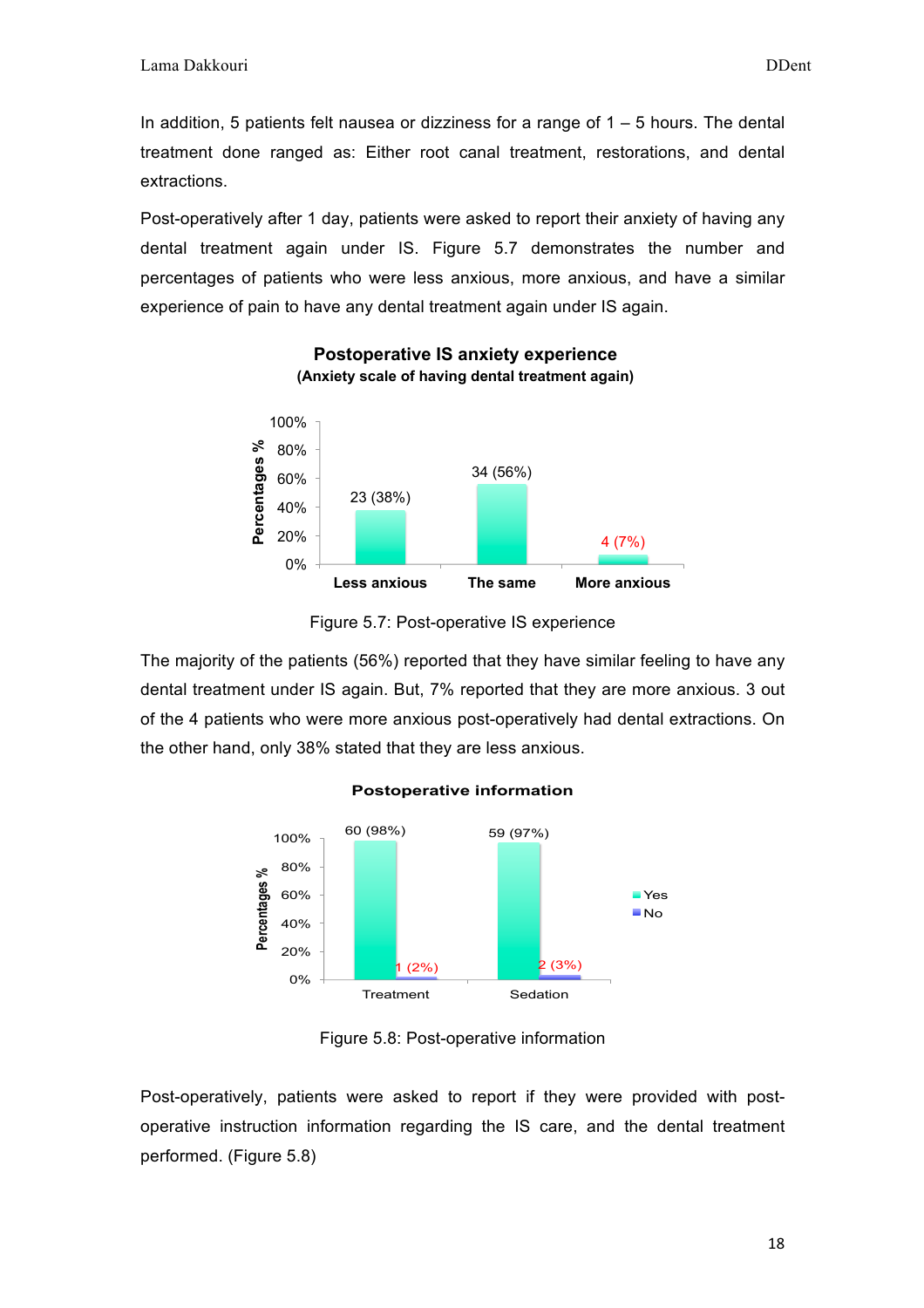Majority of the patients were instructed properly post-operatively. However, only 2% and 3% reported that they were not provided with post-operative information about the treatment and sedation respectively.

After 1 day of having the dental treatment under IS, patients' experienced was assessed. Patients were asked to report if IS helped their anxiety relief on the day of treatment. Also, they were asked to state if their experience was similar to the information provided in the leaflet. (Figure 5.9)



#### **Postoperative IS experience**

Figure 5.9: Post-operative IS experience

61% patients indicated that IS helped their anxiety relief, 36% stated it was similar, and 3% reported it was worse. The 3% patients who had worse post-operative IS anxiety relief had dental extractions under IS.

Figure 5.10, explains the recovery status patient reported after 1 day of the IS experience.



Figure 5.10: Post-operative recovery

Majority of the patients (95%) recovered in expected time but only 5% reported an early recovery and considered it a very soon recovery.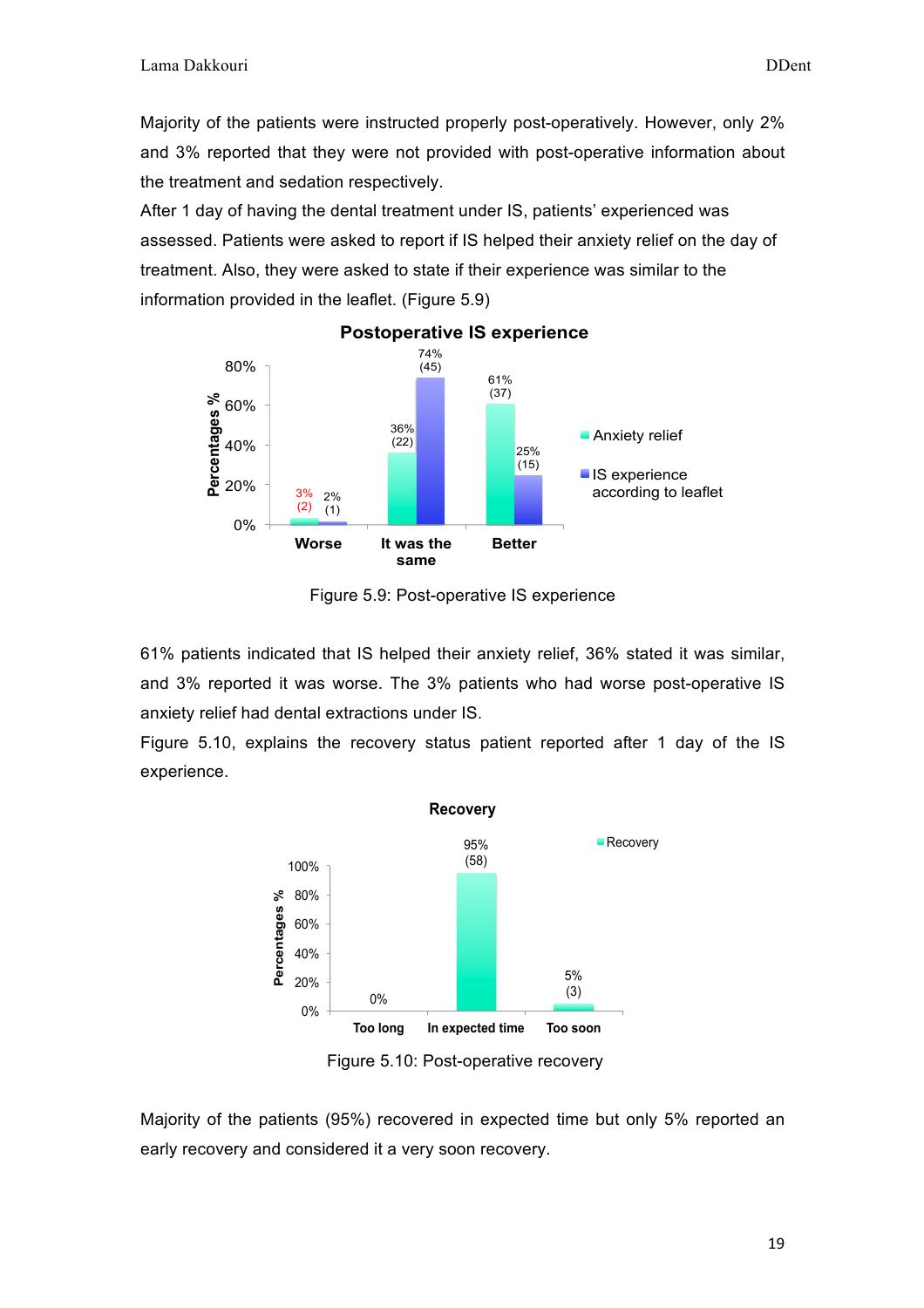Patients were asked to state their overall experience of IS after 1 day. Approximately 89% were satisfied and reported that their experience was positive and that IS helped them to have the treatment they needed. (Figure 5.11)



Figure 5.11: Patients' over all IS experience

On the other hand, 10% of the patients (7 patients) were not sure if the IS helped in having the dental treatment they required. 4 of the 7 patients had dental extraction done under IS.

Moreover, 95% (58) patients prefer IS sedation as a treatment option instead of general anaesthesia or any other sedation type. In addition they recommend it to a family member or a friend in this hospital. 0 patients prefer or recommend other types of sedation (IV). But, 2 patients (3%) who had both extractions and fillings under IS, prefer and recommend GA instead of IS. Also, 1 patient (2%) who had restorative treatment under IS prefers and recommends to have the treatment under local anaesthesia without IS.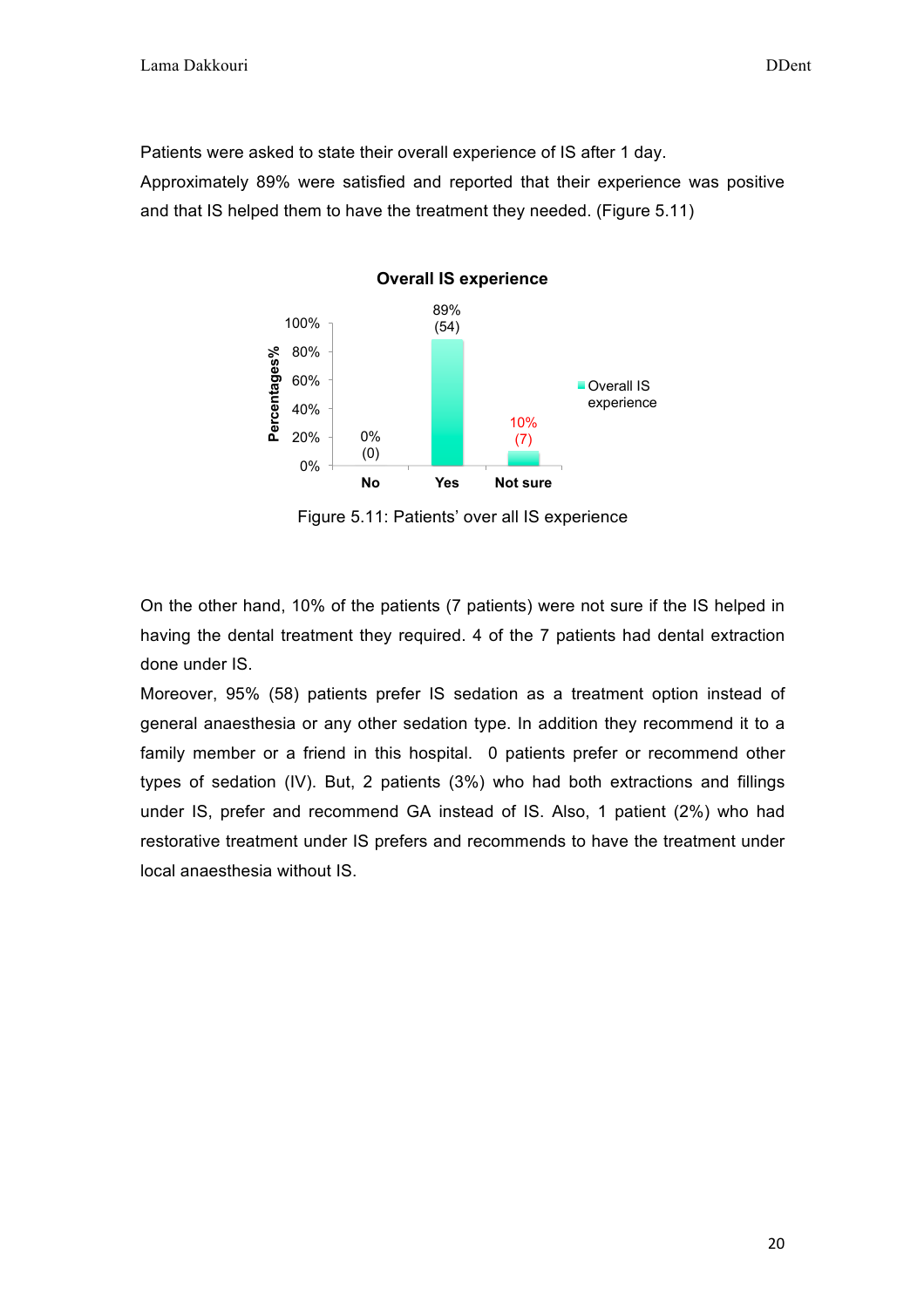#### **5.4. Post-operative after 10 days**

Patients experience after 10 days is reported in figure 5.11.



**Post operative IS experience after 10 days** 

Figure 5.12: Post-operative IS experience (after 11 days)

According to figure 5.12, 100% (61) patients had no pain longer than 7 days, or needed any emergency treatment. Almost, 98% (60) patients and 95% (58) patients their normal activities and school attendance were unaffected. Also, 92% (56) patients stated that their eating habits were unaffected. In addition, 87% (53) patients did not require any further medications post-operatively after 10 days.

However, 8 (13%) patients required further medications (analgesics). Of these patients; 5 patients had extractions, 2 patients had fillings, and 1 patient had both treatments under IS.

5 (8%) patients reported that their eating habits was affected for approximately 1-2 days. 3 of theses patients had dental extractions and 2 had stainless steel crown cemented under IS.

3 (5%) patients stated that their school attendance was affected for couple of days. All these patients had dental extractions. Also, the patients who had surgical extraction under IS reported that his/her normal activity was affected for 1 full day post-operatively within the 10 days period.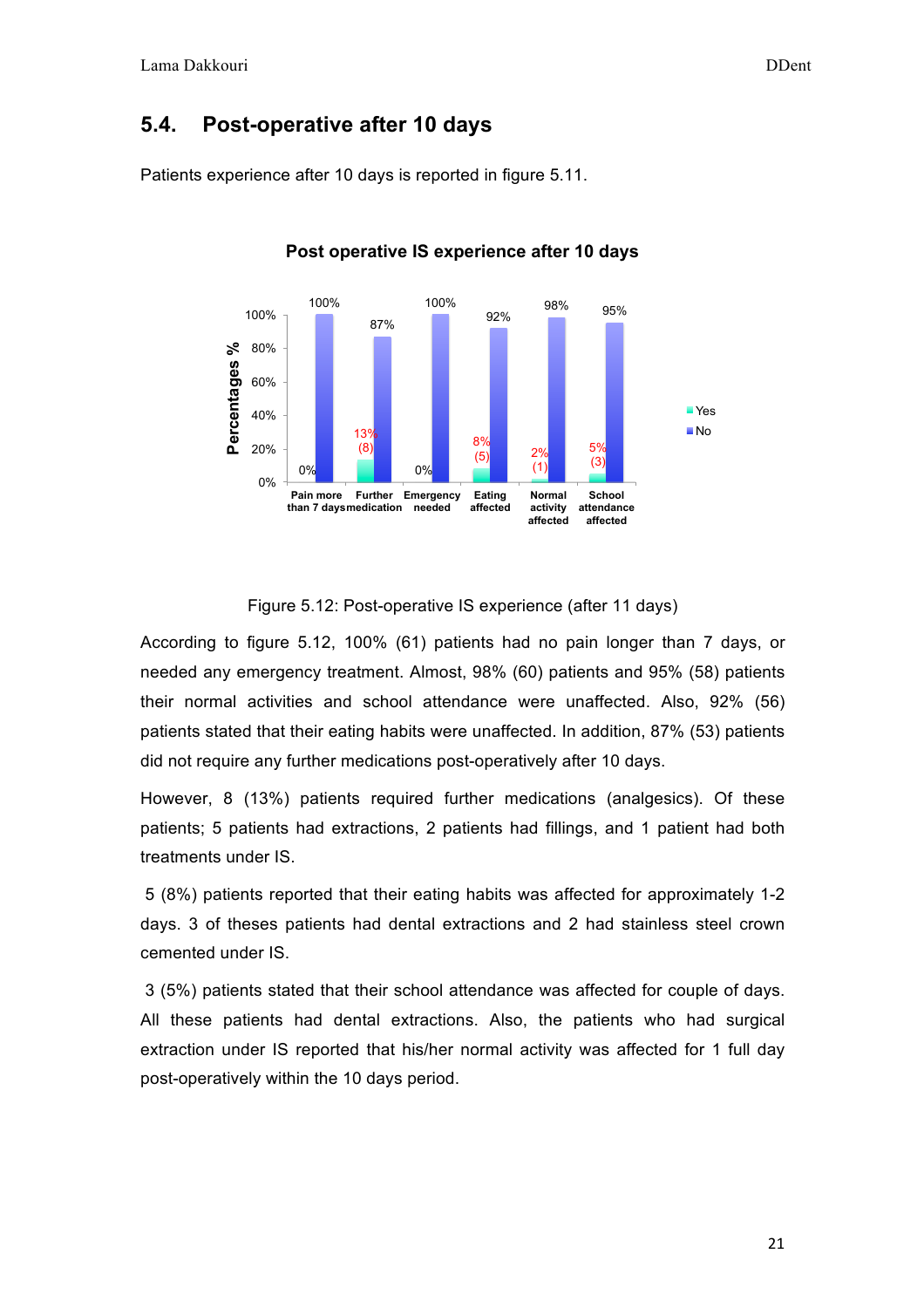#### **5.5. Results summary**

- 8% of the patients were not given the choice of how to have the dental treatment
- 26% were preoperatively anxious
- 52% of the patients was their first IS experience
- 15% reported that they did not have the IS procedure explained at the preassessment appointment
- Pain killers pre-operatively were only advised to patients who were scheduled to have dental extractions under IS
- Few patients reported that insufficient information regarding pain control management postoperatively was provided
- 10% of the patients experienced delays and 33% of them were informed about it
- Patients who had dental extractions or dental extraction and fillings experienced more problems post-operatively after 1 day and 10 days.
- Patients who had dental extractions were more anxious post-operatively after 1 day
- Most of the patients recovered in an expected time
- Majority of the patients prefer IS and also recommend IS at this hospital to a friend or a family member
- The type of dental treatment performed highly influence the patients' response

# 6. **Discussion**

Quality is defined to be consisting of: patient safety, clinical effectiveness, and patents' experience components. (Department of Health 2008b) (Coulter, Fitzpatrick, & Cornwell, July). So, PROMS will add to the importance of information available on the care delivered to facilitate the improvement on the quality of services. Therefore, patients' opinion of the treatment provided for them is important. It can improve the service, address any problem, and monitor the excellence of the provided treatment.

In addition, Inhalation sedation is widely used in the department and assessing the patients' opinion of the service provided is essential. Also, similar audits were performed previously to assess the PROMS of patients who had dental treatment under Intravenous Sedation (IV) and General Anaesthesia (GA). Moreover, the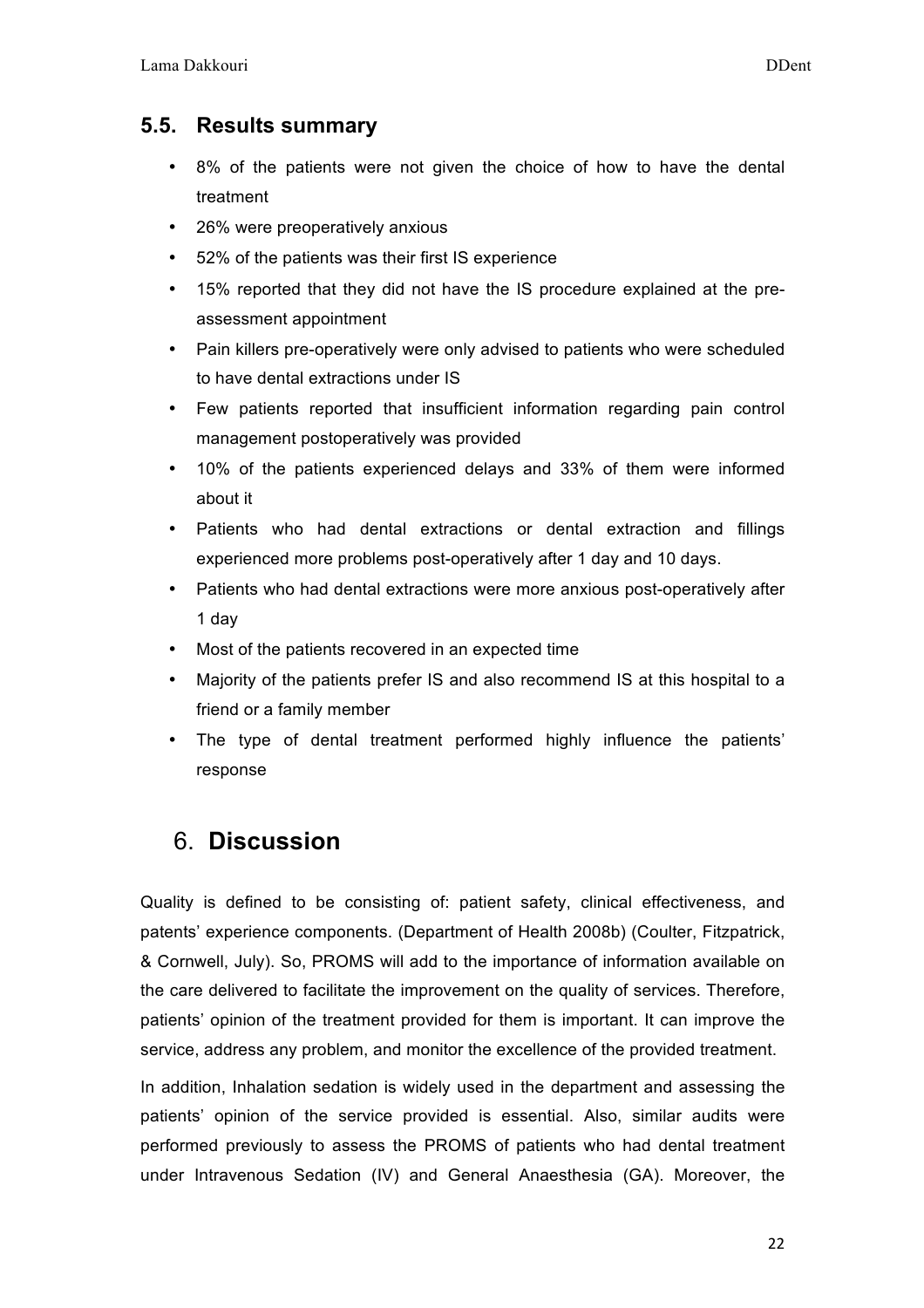British society of paediatric dentistry (BSPD) in 2002 and Shepherd and Hill in 2000 stated that IS is preferred to general anaesthesia (GA) for anxious children undergoing elective orthodontic extractions (Hosey, 2002) (Shepherd and Hill, 2000).

Also, assessing patients' quality of life disturbances pre-operatively is valuable. It can assess the level of discomfort and uneasiness the patient is experiencing. So, eventually any service provided should help in minimising any complications and solves the discomfort caused by the dental problem. In addition, it can be useful to compare it with the quality of life reported post-operatively and hence evaluate and assess the service provided.

Patients' opinion in several occasions is valuable in different aspects. For example, it can verify the initial opinion of the patient, report any subsequent problems that might be missed initially, and also it can give the chance to monitor the patients for a longer period.

It is sensible to categorize the patients into the type of dental treatment performed under IS and therefore assess their opinion. This can aid in correlating the type of the dental treatment performed under IS to the patients' opinion. As a result, a better understanding to the impact of the dental treatment or the actual opinion of the service provided to the patient can be obtained.

It was stated in 2001 that children who have extractions with IS exhibit less postoperative pain compared to children treated under GA (Arch et al., 2001). And in literature it was reported that dental treatment under IS can decrease anxiety that can be long lasting even 2 years post IS treatment (Veerkamp et al., 1994). Moreover, studies showed that 1 to 2 appointments of IS can be efffective in minimising anxiety in 8 -18 years old patients (Eid, 2003).

In general the results of this audit showed very high level of satisfaction. Therefore the overall impression is that the service provided is considered high in quality. This conclusion is based on the IS questionnaires results from the IS experience and the quality of life pre-operative and the outcomes of the patients post-operatively. In addition, this audit emphasised that the outcomes measures from the patient's opinion is essential view in case of assessing dental treatment and the service provided.

Usually, any clinical audit is conducted to ensure that the current services meet he standards. And this audit aimed also to address this point. Patients and/or parents opinion and satisfaction were collected via questionnaire in multiple occasions. However, one of the major difficulties found with collecting the information is that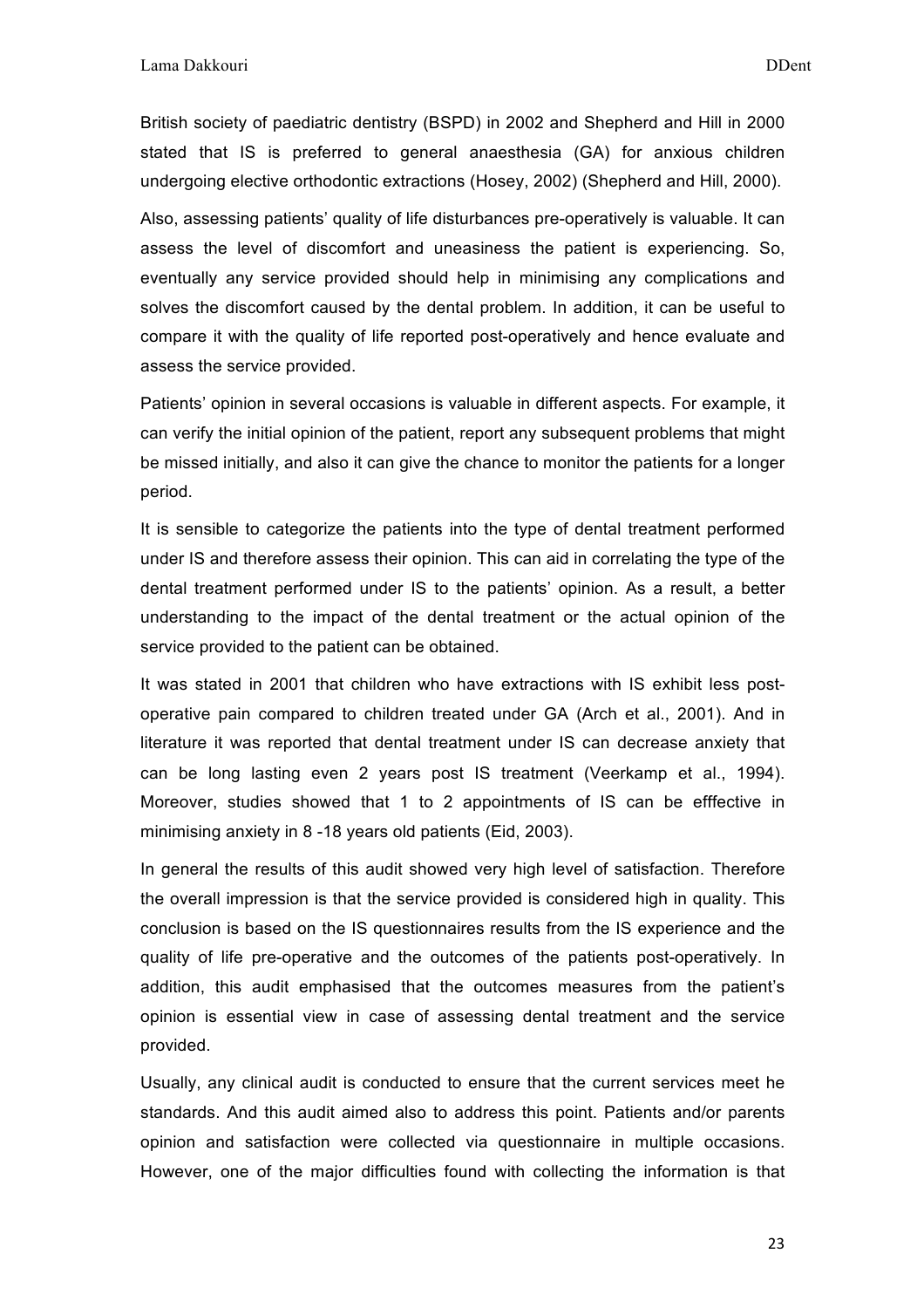usually patients and or career were unable to fill the questionnaire pre-operatively. For example, if a patient or career had high concerns or were anxious about the procedure pre-operatively, filling the questionnaire was difficult and time restricted. In addition, collecting the questionnaire was also affected by the status of the clinic on that occasion. Thus, some clinicians were busy arranging multiple required and essential paper work pre to the IS procedure. So, adding more task in filling the IS questionnaire was demanding and difficult in certain busy clinic situations.

Also, post-operatively on the day the method of collecting the data was challenging. For example, in most of the occasions parents or careers were busy with their children especially if the patient had a complex treatment under IS.

Another major problem is the ability to reach the patients again in another 2 occasions. For instance, 1 day after the appointment, some of the patients were unable to answer or respond to the phone. Again, after 10 days it was even more challenging as usually patients or careers were unable to recall their opinion or satisfaction accurately. However, most of the patients were satisfied and were happy with the service provided.

Large effort was made in contacting patients to take part in the study, such as calling the parents on different time during the day. The aim of this is to encourage the majority of the patients to participate in this audit. Also they were all informed about the benefit of understanding and improving the quality of service provided. In order to motivate the parents to help providing better service to them in the future.

Moreover, parents usually were asked to fill or respond to the questionnaire on behalf of their children. Therefore, to a certain limits this can be biased by the career or parent opinion. Though, it was always encouraged that both the career and the child together answer the questions in order to have a more precise child opinion in the situation that requires his or her individual satisfaction.

An attempt was to have the patients or careers opinion in a second IS appointment instead of obtaining it after 10 days. But most of the patients had their second IS appointment in a very large time gap form the previous one. So, it was decided to obtain the opinion after 10 days from all the included patients in order to achieve more consistency in the results.

With regards to the questionnaire used in this audit, it was previously used twice in similar audits done in the department. But, some modifications of the questionnaire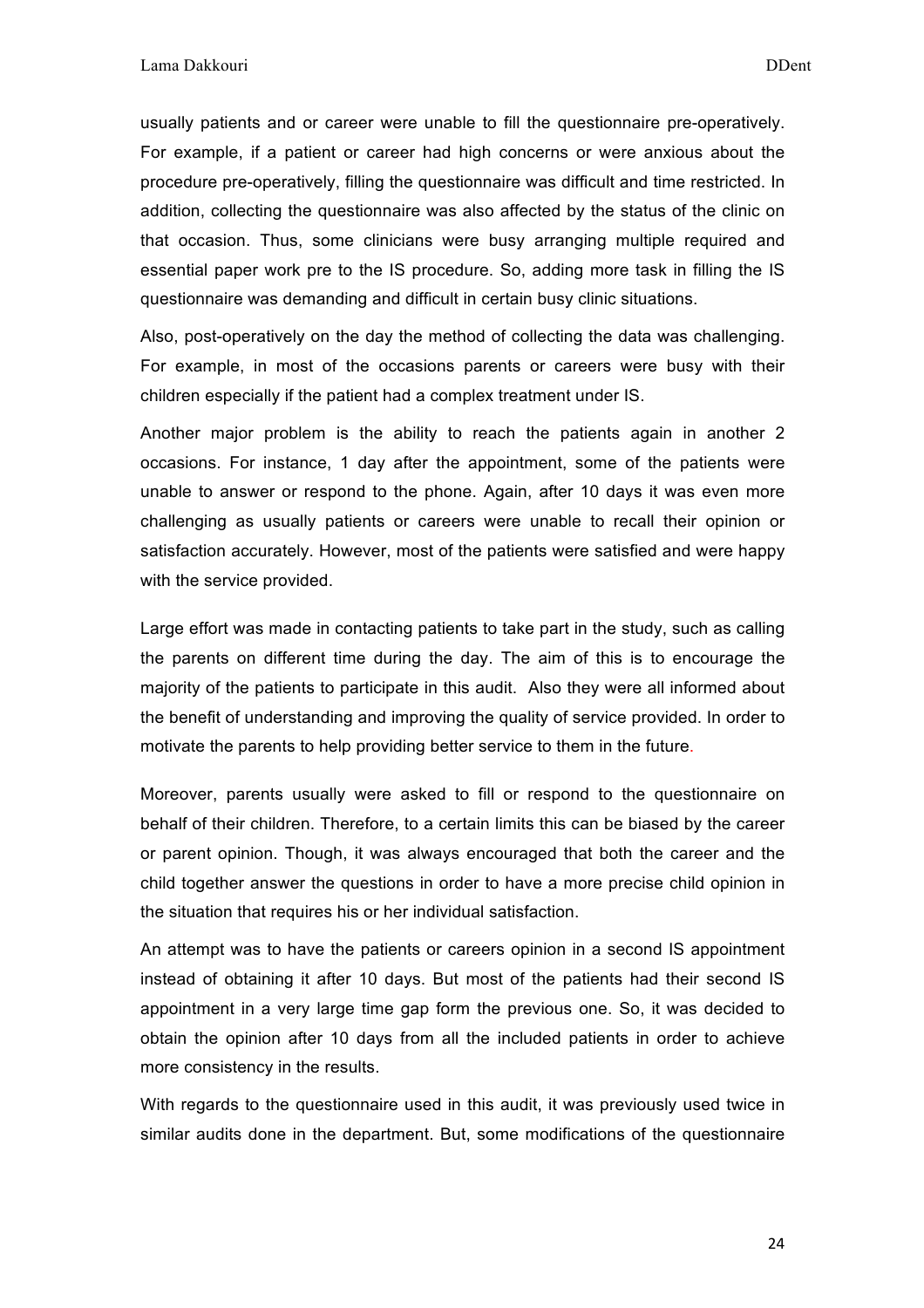was required in order to fit into its use in assessing IS outcomes. So, the validity and reliability of this questionnaire might be acceptable.

The reason of having this treatment was highlighted by the result of the pre-operative quality of life disturbances obtained from the questionnaire. For example, 26% of the patients were anxious pre-operatively. Also, 10%, 8%, 5%, and 3% reported disruptions that necessitate dental treatment. In fact, 75% of the anxious patients were scheduled to have dental extraction under IS. Therefore, using the IS as a behaviour management tool to reduce anxiety was a sensible idea.

Ideally, all patients should have the choice on how to have the treatment done. Also, the procedure and explanations of the IS option must always be discussed with the patient or the career in the pre-assessment appointment. However, only 8% of the patients reported that they were not given the choice on how to have the treatment done. Also, only 15% of the patients reported that the procedure was not explained to them pre-operatively. Thus, it can be generally acceptable to consider that the majority of the patients were satisfied pre-operatively.

It is advisable to always give the patients the choice on how to have the dental treatment done. Several treatment options can be offered to the patient. But a partial guidance should be offered to the patient without any enforcement or neglecting to the patient's rights in choosing the way they need to the treatment to be done. However, not overlooking the clinical situations and the treatment requirements.

With regards to painkillers advise pre-operatively, minority of the patients were informed to take any necessary analgesics. This can be explained because, Eastman is considered a training hospital and therefore different opinions and schools can be appreciated. Therefore, in literature there is no enough evidence to encourage any painkillers pre-operatively. However, some of the patients were encouraged to take some medications if they required.

Post-operatively on the day, most of the patients were satisfied and responded positively. But, some patients reported that they did not have the enough postoperatives information regarding the treatment or the information regarding the pain control. This might be confused sometimes with the multiple instructions that are usually provided to the patients. Therefore, parents or career might some time confuse the instruction and consider it as missing information. Though it might be confusion or misunderstanding.

This can be even more accredited as the majority of the questionnaires were filled from patients who were treated by postgraduate dentists. In fact, most of the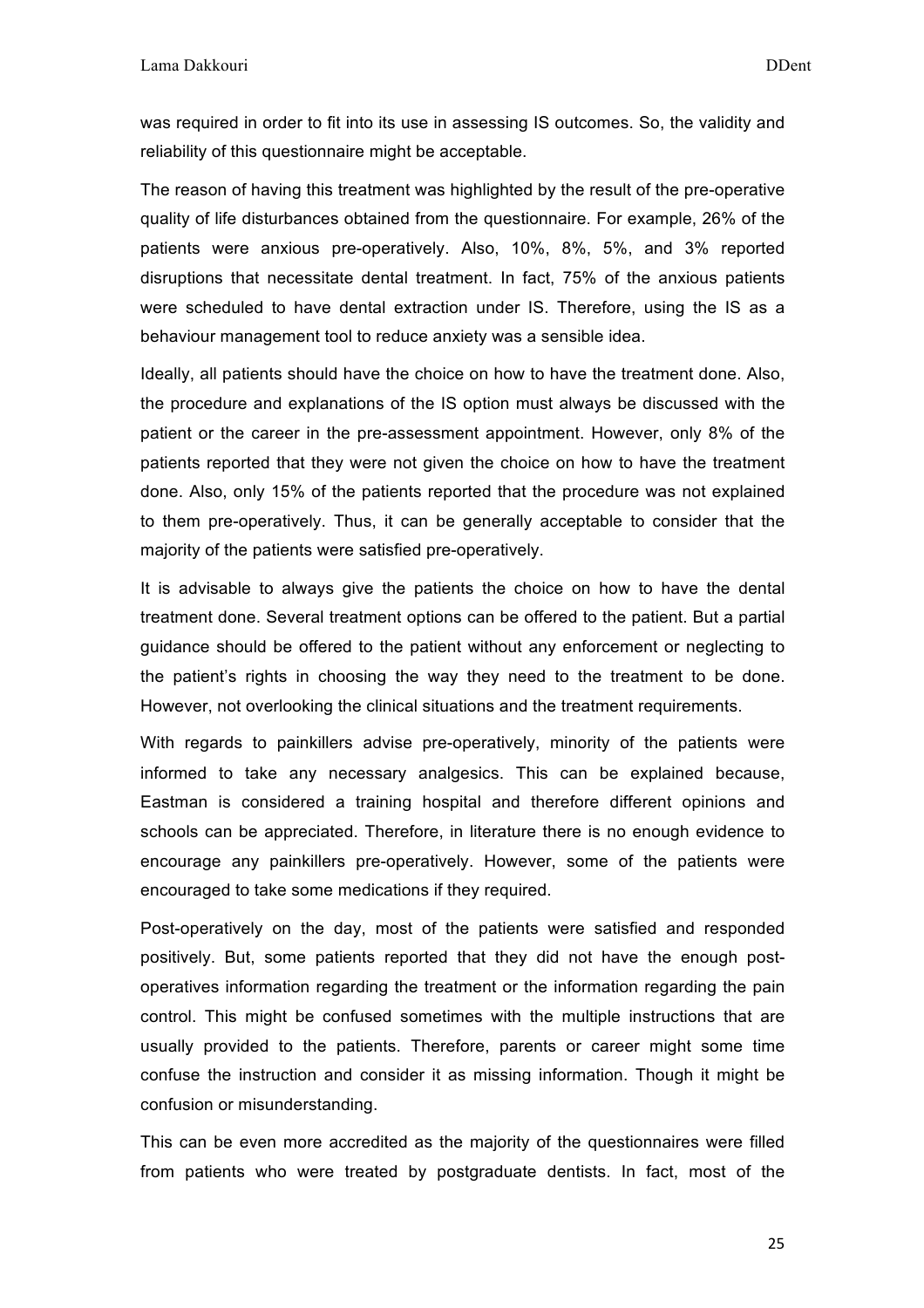postgraduate clinicians are international students and English is not their first language. As a result, language barrier and misunderstanding can explain to a certain limits some lack in the post-operative information provided.

With regards to the delay, majority of the patients were seen on time, but 10% experienced some delays. 50% of them reported that they were sometimes informed about it. A possible reason is that the paediatric department has a busy clinic and it can be challenging to inform the patients with any expected delays. Also, usually the clinician and the nurse used to be busy with the previous patient and unable to let the following patient be aware of any delay. But this was never achieved only in 17% (1 patient) of the total number of the patients.

Problems post-operatively after 1 day and 10 days were usually seen in patients who had complicated or more complex treatments under IS. For example, 57% of the patients who reported post-operative problems had dental extractions. Also, patients who reported that they are more anxious to have any dental treatment under IS had dental extractions. Thus, almost 75% of the patients who were more anxious postoperatively had dental extraction. Therefore, it might be a better idea to question the patients exactly if they were concerned or more anxious about the sedation or the dental treatment done under the IS.

Generally, 61% of the patients believed that IS helped them to have the dental treatment done under IS by relieving the anxiety. But on the same time 36% of the patients felt that it did not cause a significant effect. Possibly, those patients were already in a very high level of anxiety and therefore might not notice the effect of this sedation as a behaviour management tool.

As it is previously explained, IS considered safe and a light form of sedation. As a result, 95% of patients recovered in expected time. Overall, majority of the patients stated that they are happy with the IS experience. But only 10% (7 patients) reported that they were unsure of their experience. 4 of the 7 had dental extraction under IS. Therefore, a possible reason for this (unsure experience) can be reasoned to the dental treatment done under IS experience and not the IS experience itself.

In addition, majority of patients prefer IS as a behaviour management technique. It is was noticed that patient prefer IS instead of IV and GA. This can be explained that other forms of sedation are considered to be more complicated than IS. Generally, IS doesn't require complicated pre-operative patient's preparation. But, in one situation GA was preferred instead of IS. In this situation, extraction under IS was performed. Therefore, the dental treatment done might considerably affect the patients opinion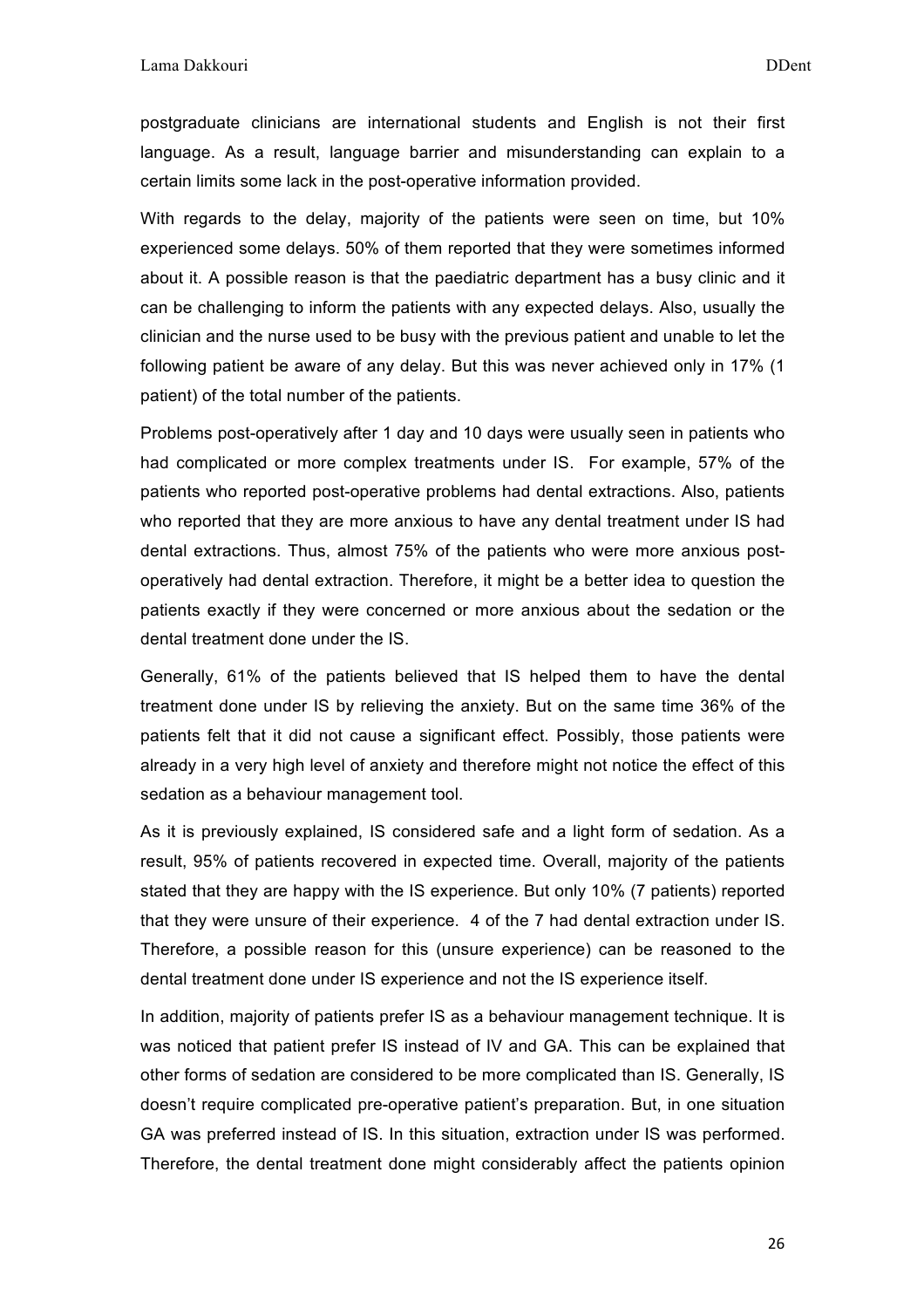about the IS. But mostly, patients were satisfied and recommends the IS to a family member or friend.

After 10 days, only patients who had dental extraction under IS reported quality of life disturbances. Most of them required further medications (13%). However, all patients reported positive response and opinion.

Complete re-auditing of this survey will not significantly show any different results to the current obtained outcomes. Therefore, it was agreed that maybe partial reauditing of certain parts of the audit would add to the overall outcomes. For instance, auditing the post-operative instructions or the delay time might be considered. Also, considering categorization of exact dental treatment done under IS and investigates if this highly correlates to the patients' opinion. So, this can show better and more precise results in the future.

Finally, 89% of the patients and their carers are satisfied with the IS treatment. Therefore the following sections highlights the recommendations that can me implemented to achieve the 100% standards of patient satisfaction.

### 7. **Conclusions and recommendations**

This audit was able to identify the areas that can be improved. Generally, most of the patients were satisfied. Service can be considered of high quality. Also, patients satisfaction and response is highly affected by the dental treatment done under IS.

Several recommendations can be provided as follow:

- Give the patients the choice on how to have the dental treatment done.
- Make sure to explain the IS procedure at the pre-assessment appointment.
- If needed advise the patient to use painkiller pre-operatively to minimise pain post-operatively.
- Make sure to advise patients to have light meal before IS appointment.
- Address the patients' complains and act to minimise any signs of quality of life disturbances.
- Remember to inform patients about any delays if expected.
- Inform patients about the possibility of experiencing nausea and dizziness post-operatively following dental treatment under IS
- Understand patient's anxiety by incorporating non-pharmacological behaviour management techniques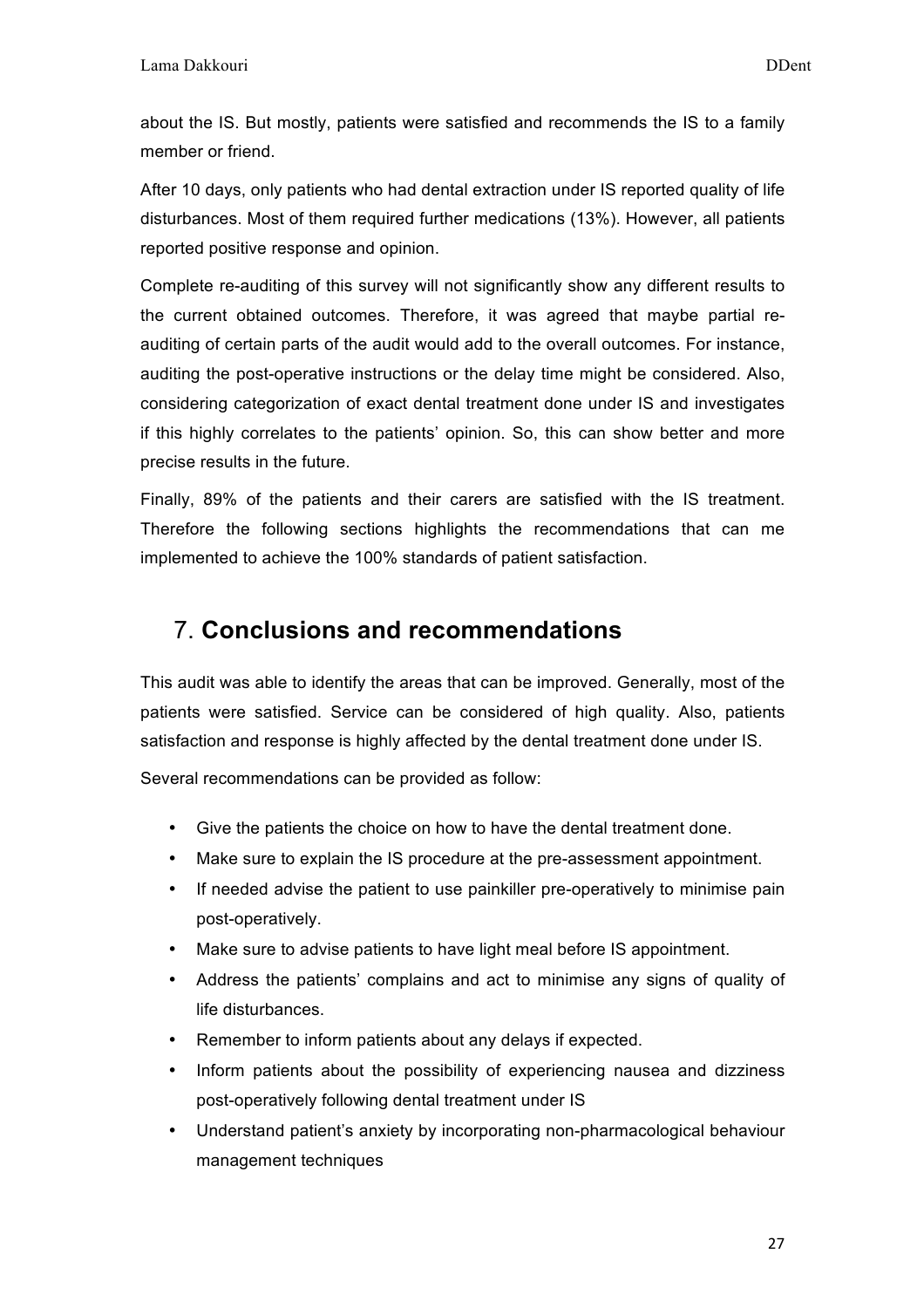- Recommend the use of post-operative analgesics if needed especially following dental extractions under IS
- Inform the patients about the quality of disturbances (e.g: eating effects, school attending, normal activities, etc.. ) following dental extractions under IS.

To conclude, this audit addressed its aim to report patients' outcomes and opinion about dental treatment under IS. Patients were satisfied, and IS can be considered a successful behaviour management tool in terms of the analysis done in this survey. Also, the service provided is generally considered high in quality and patients were happy of the treatment and care they received.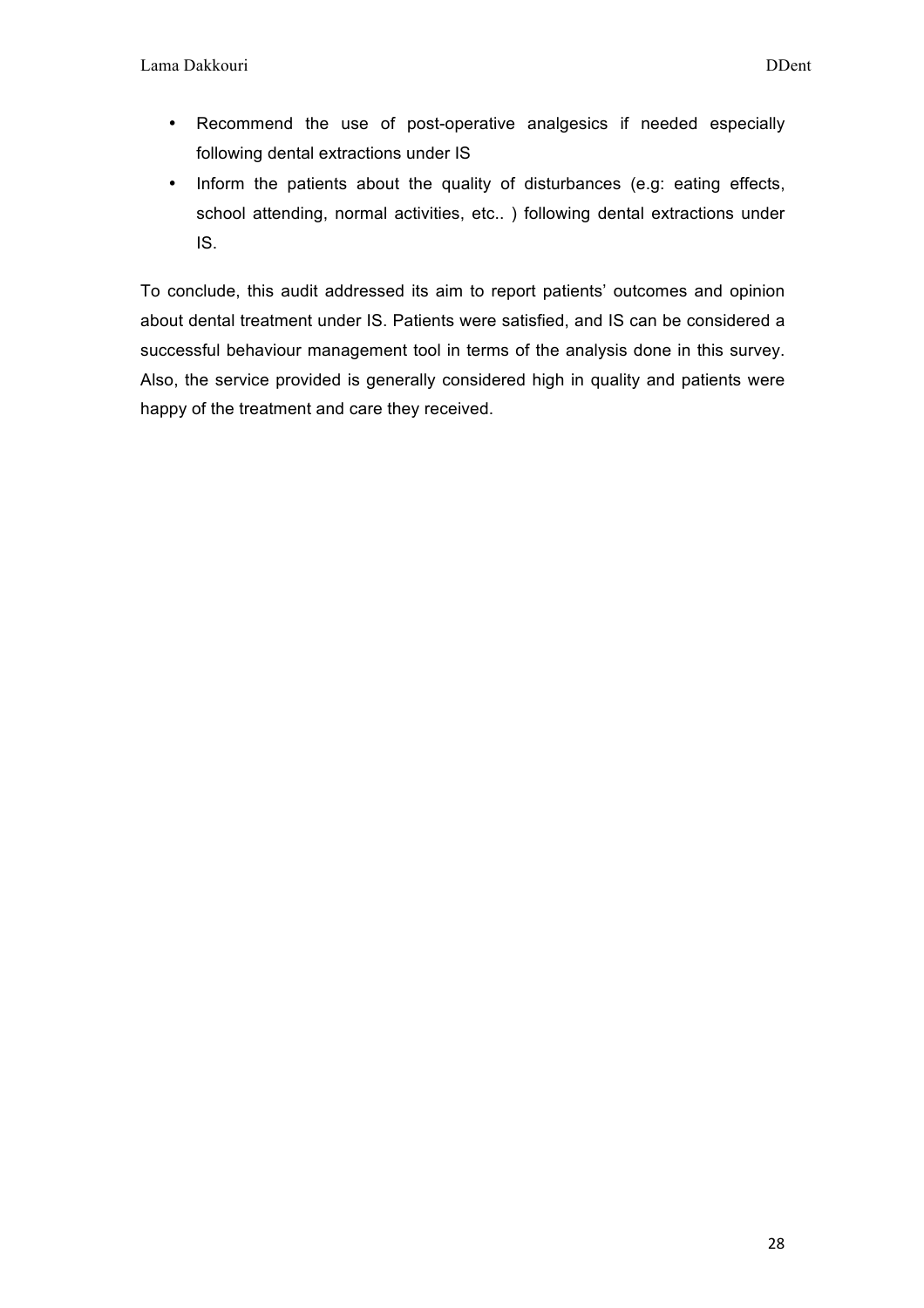#### 8. **References**

- ARCH, L., HUMPHRIS, G. & LEE, G. 2001. Children choosing between general anaesthesia or inhalation sedation for dental extractions: the effect on dental anxiety. *International Journal of Paediatric Dentistry,* 11**,** 41-48.
- BLAIN, K. M. & HILL, F. 1998. The use of inhalation sedation and local anaesthesia as an alternative to general anaesthesia for dental extractions in children. *British dental journal,* 184**,** 608-611.
- Black N, Brazier J, Fitzpatrick R, Reeves B (1998). Designing and using patient and staff questionnaires (Chapter 3). In: Health Services Research Methods- a guide to best practice. London: BMJ Books.
- Coulter A, Fitzpatrick R, Cornwell J (2009). The point of care, measures of patients experience in hospital purpose, methods and uses. WWW.clahrc-northwest London.nihr.ac.uk results
- Cleary PD, Edgman-Levitan S, McMullen W, Delbanco TL (1992). 'The relationship between reported problems and patient summary evaluations of hospital care'. *Quality Review Bulletin*, vol 18, no 2, pp 53–9.
- Cleary PD (1998). 'Satisfaction may not suffice! A commentary on "A patient's perspective"'. *International Journal of Technology Assessment in Health Care*, vol 14, no 1, pp 35–7.
- Department of Health (2008a). *Guidance on the routine collection of patient reported outcome measures (PROMs).* London: department of Health.
- Department of Health (2008b). High quality care for all: NHS next stage review final report. London: Department of Health.
- Department of Health (2009b). *Understanding what matters: a guide to using patient feedback to transform services*. London: Department of Health.
- De Vaus DA (1996). Surveys in Social Research (Chapters 1.4). 4<sup>Th</sup> Edition. UCL press Limited, University College London, Gower Street, London.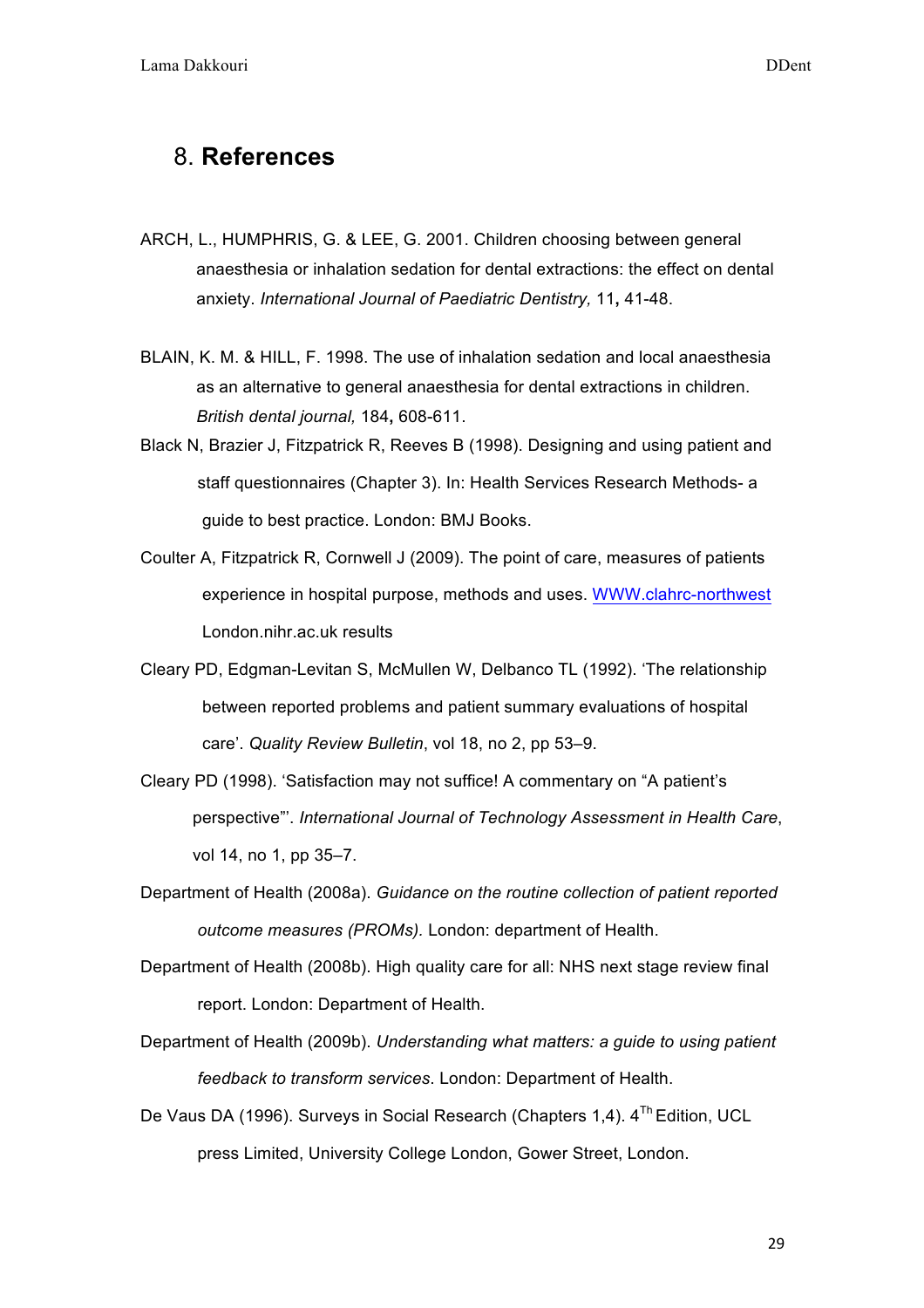- Edwards P, Roberts I, Clarke M, Diguiseppi C, Pratap S, Wentz R, Kwan I(2002). Increasing response rates to postal questionnaires, systemic review. British Medical Journal, 324, 1183.
- EID, H. 2003. Conscious sedation in the 21st century. *Journal of Clinical Pediatric Dentistry,* 26**,** 179-180.
- Holstein JA, Gubrium JF (1997), "Active interviewing" in D. Silverman(ed) Qualitative Research: theory, Method and Practice, London: SAGE.
- HOSEY, M. 2002. Managing anxious children: the use of conscious sedation in paediatric dentistry. *International Journal of Paediatric Dentistry,* 12**,** 359-372.

Leung WC (2001), How to design a questionnaire. Student British Medical Journal, 9, 171-216.

- LYRATZOPOULOS, G. & BLAIN, K. 2003. Inhalation sedation with nitrous oxide as an alternative to dental general anaesthesia for children. *Journal of Public Health,* 25**,** 303-312.
- SHEPHERD, A. & HILL, F. 2000. Anaesthesia: Orthodontic extractions: a comparative study of inhalation sedation and general anaesthesia. *British dental journal,* 188**,** 329-331.
- SURY, M., BULLOCK, I., RABAR, S. & DEMOTT, K. 2010. Sedation for diagnostic and therapeutic procedures in children and young people: summary of NICE guidance. *Bmj,* 341.

Stone DH(1993). Design a questionnaire. British Medical Journal, 307, 1264-1266.

Walonick DS (2004). Survival statistics (Chapter 4). StatPac Inc, Minnesota.

Williams A (2003). How to write and analyse a questionnaire. Journal of

Orthodontics, 30, 245-252.

VEERKAMP, J., GRUYTHUYSEN, R., HOOGSTRATEN, J. & VAN AMERONGEN, W. 1992. Dental treatment of fearful children using nitrous oxide. Part 4: Anxiety after two years. *ASDC journal of dentistry for children,* 60**,** 372-376.

VEERKAMP, J., GRUYTHUYSEN, R., HOOGSTRATEN, J. & VAN AMERONGEN, W. 1994. Anxiety reduction with nitrous oxide: a permanent solution? *ASDC journal of dentistry for children,* 62**,** 44-48.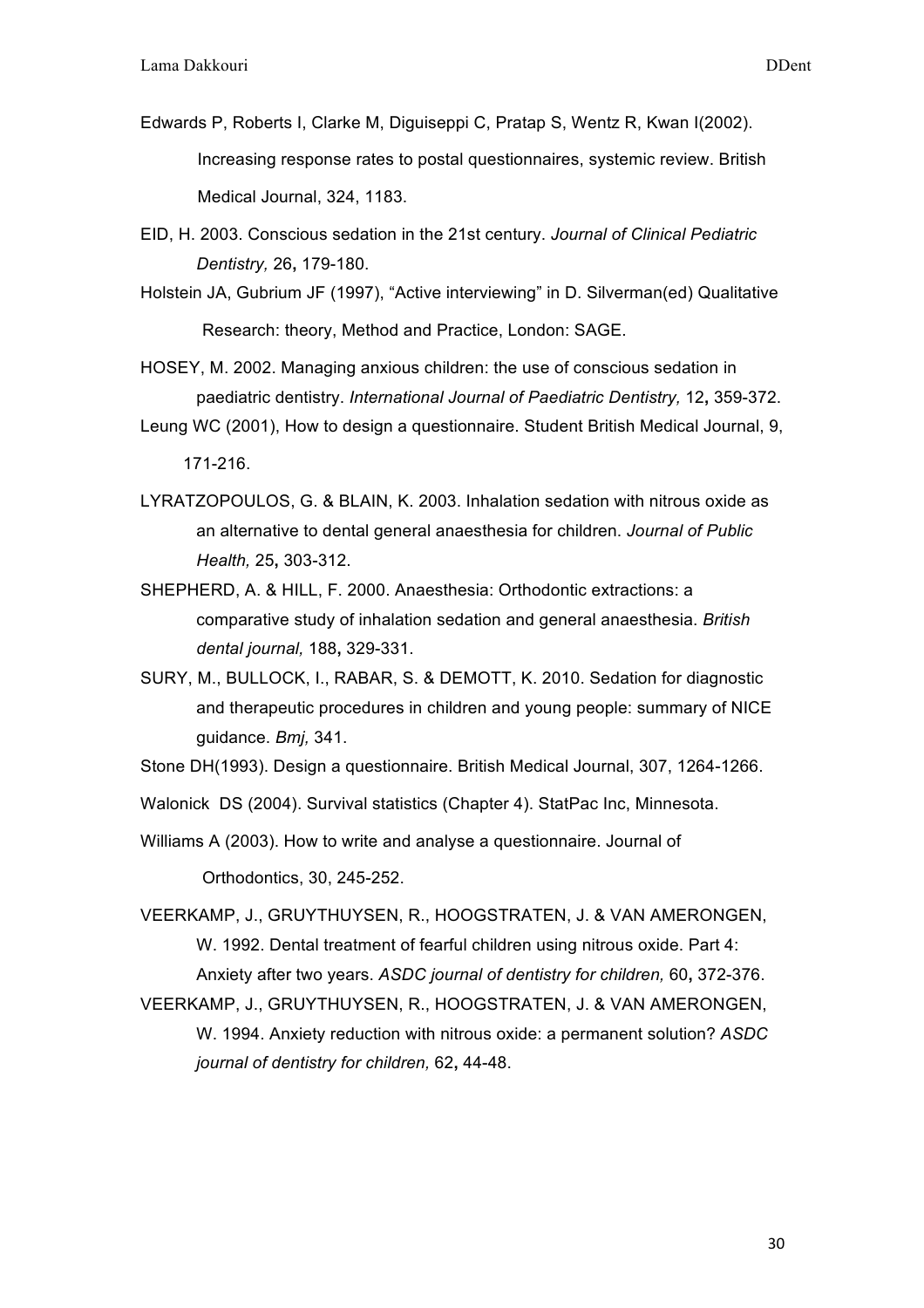# 9. **Appendices**

### **Inhalation Sedation (pre-op on the day):**

**\****delete as appropriate*

- **Were you given a choice of how to have your / or your child's\* dental treatment?**
- **Are you / or is your child\* in dental pain?**
- **Is your / or is your child's\* eating affected?**
- **Is your / or is your child's\* sleep disturbed?**
- **Is your / or is your child's\* attendance at school or school work affected?**
- **Are you / or is your child\* anxious or scared about the dental treatment?**
- **How would you / your child feel about having this treatment without any sedation?**

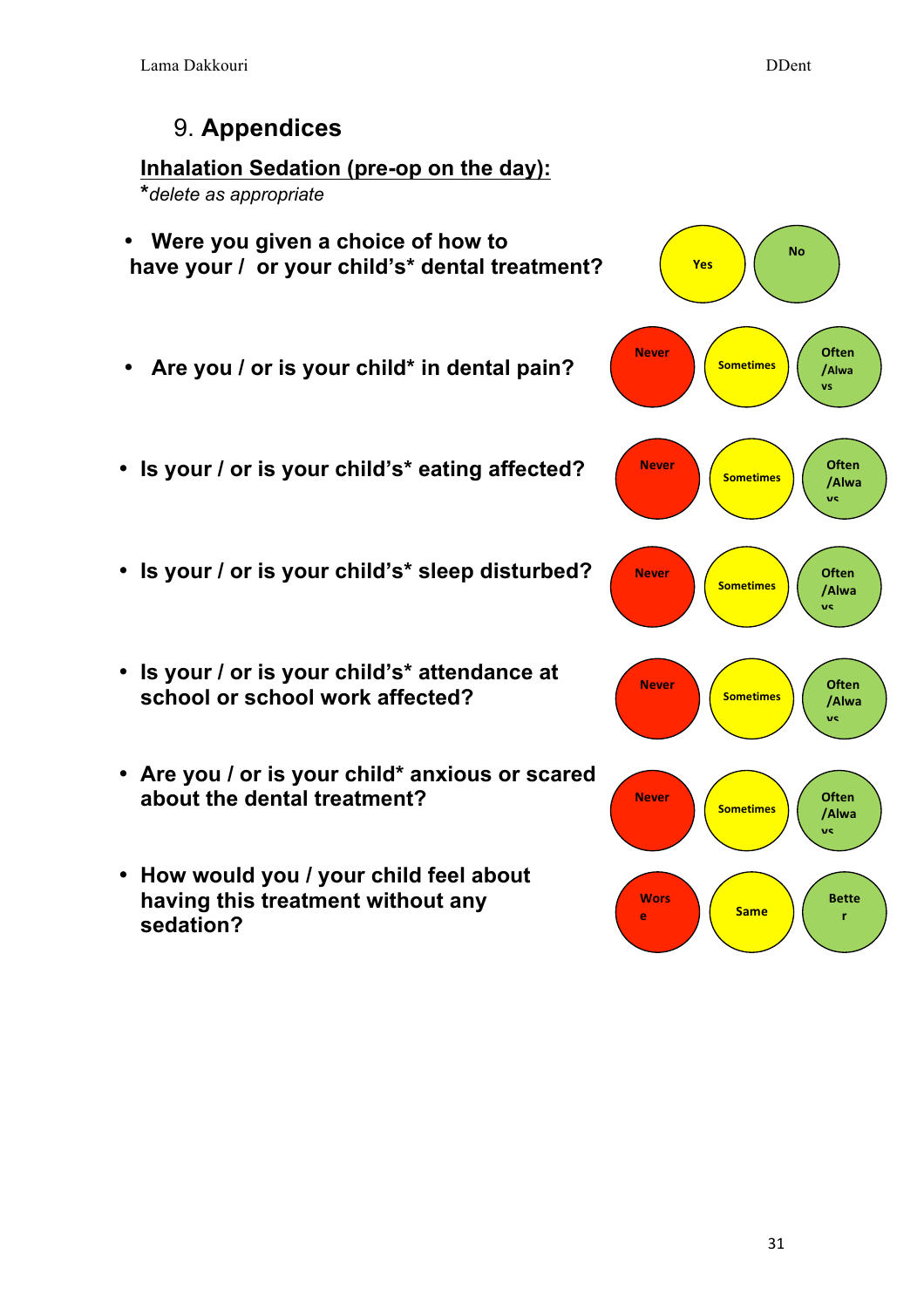|           | Lama Dakkouri<br>• Is it your/ or your child's first IS experience?                            | <b>DDent</b><br><b>No</b><br>Yes |
|-----------|------------------------------------------------------------------------------------------------|----------------------------------|
|           | Were you advised to take/ or give your child any pain<br>killer<br>before treatment?           | <b>No</b><br><b>Yes</b>          |
|           | <b>Please state the medication:</b>                                                            |                                  |
|           | Please state the dose:                                                                         |                                  |
|           | Did you have the inhalation sedation procedure explained in<br>the pre-assessment appointment? | <b>No</b><br><b>Yes</b>          |
| $\bullet$ | When did you/ or your child last eat before this<br>visit?.                                    |                                  |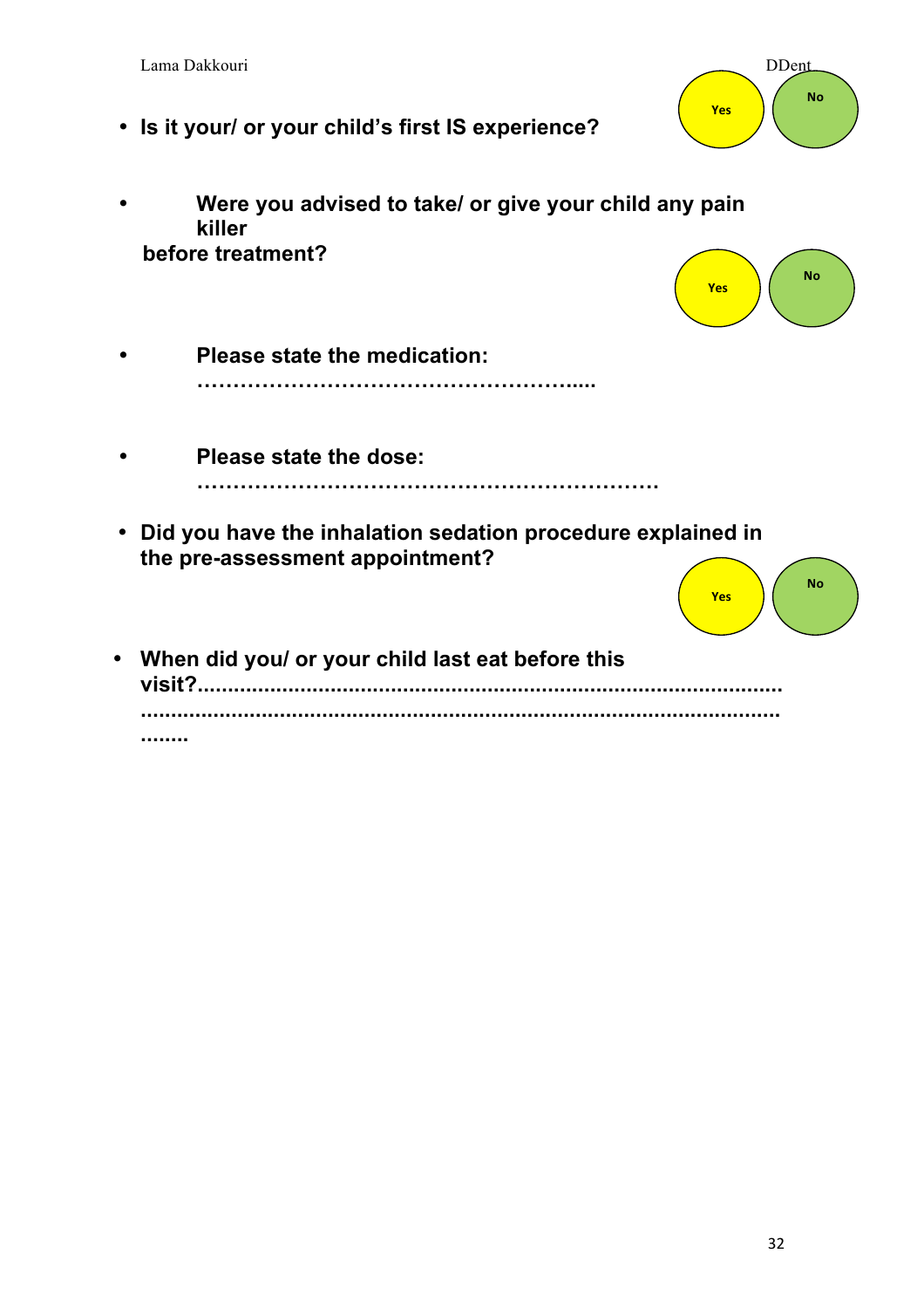#### **Inhalation Sedation (IS Happy air) Experience (post-op on the day):**

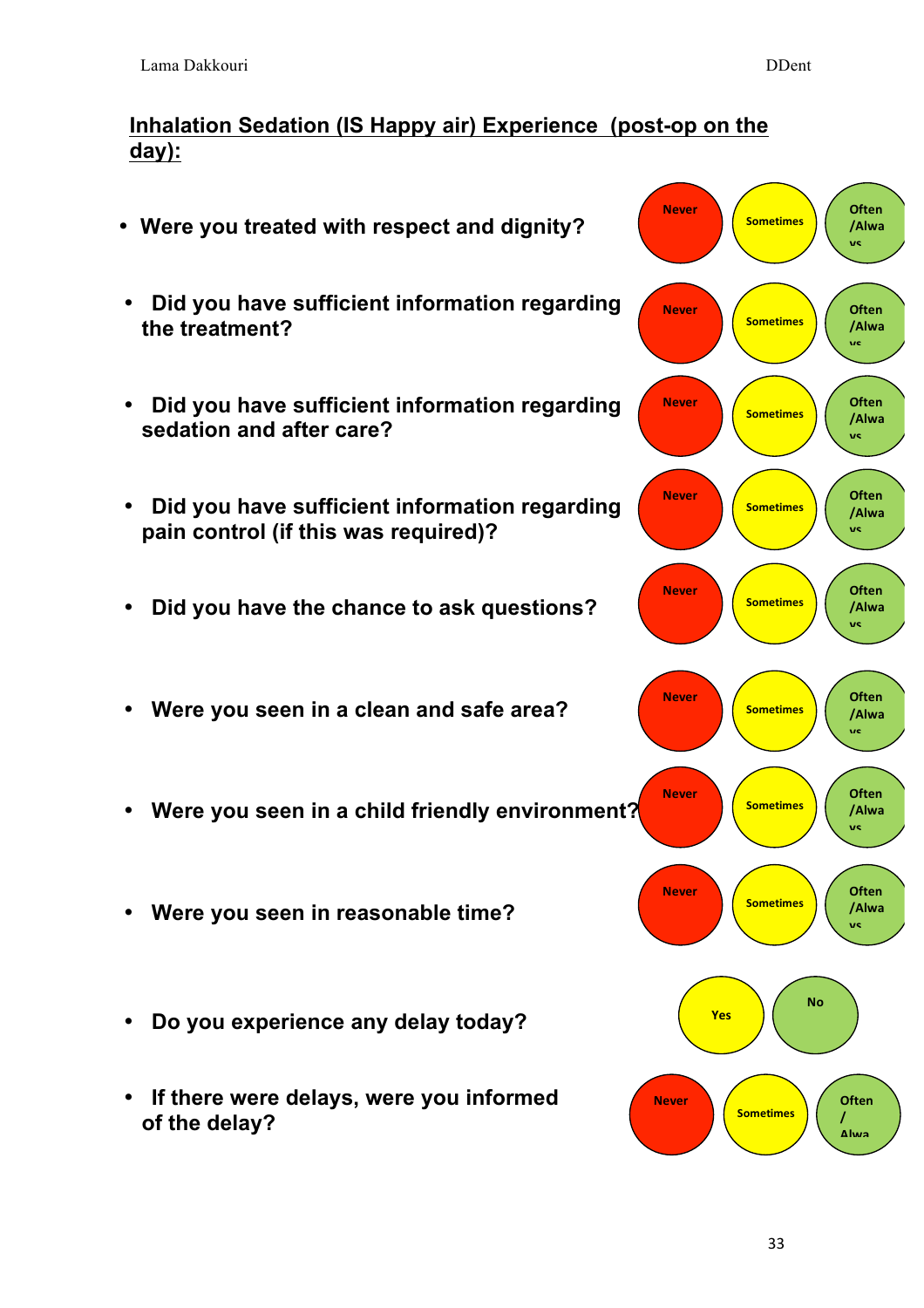### **Post-operative Questions after 1 day:**



• **How did you / or your child recover from sedation?** 



**s**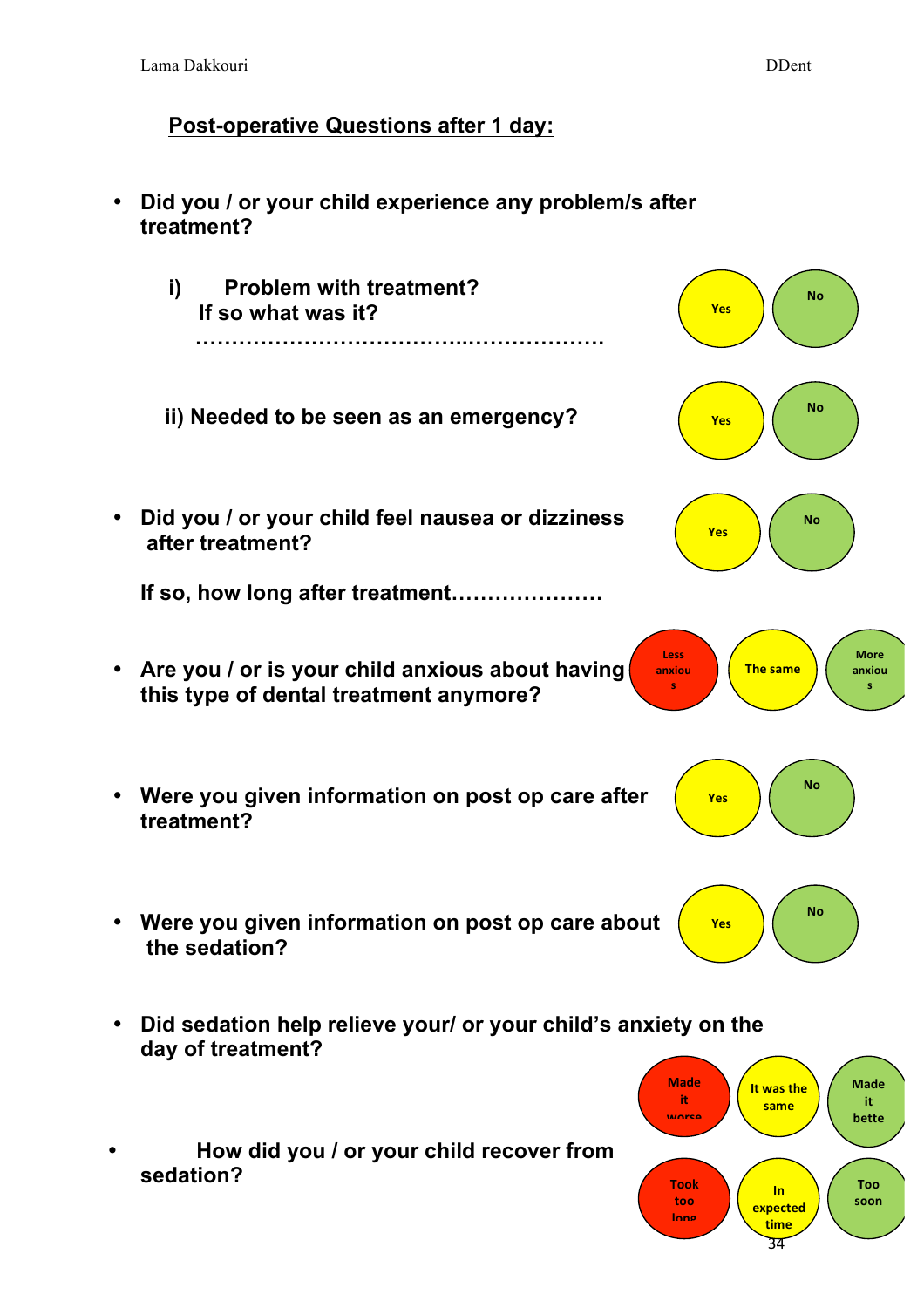



• **Would you recommend a similar treatment to a family member or friends (if they required similar treatment):**

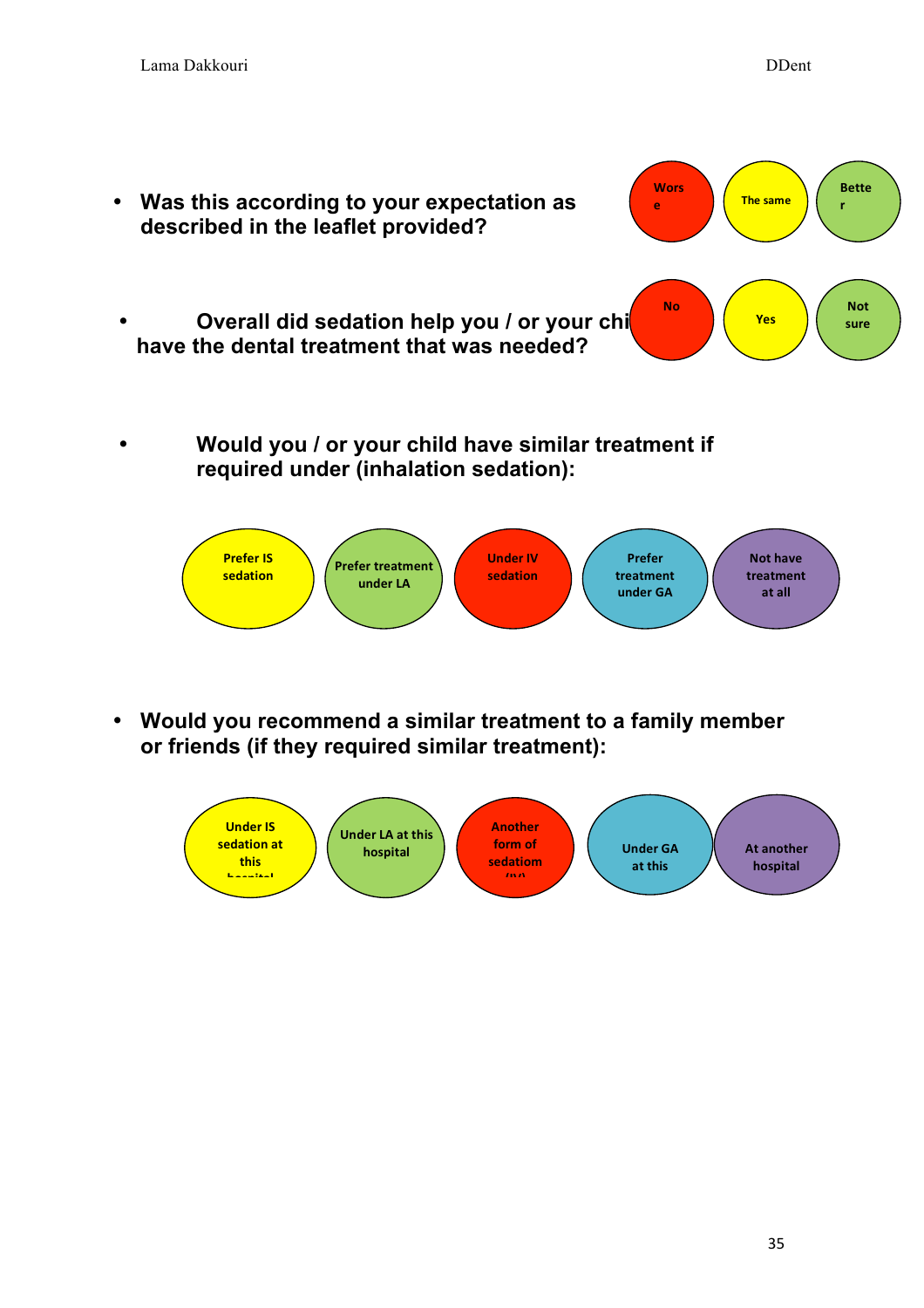### **Post-operative Questions after 10 day or in the 2nd IS appointment:**

• **Did you / or your child experience any problem/s after treatment?**

| Pain for more than 5-7 days? | <b>No</b><br><b>Yes</b> |  |
|------------------------------|-------------------------|--|
|                              |                         |  |